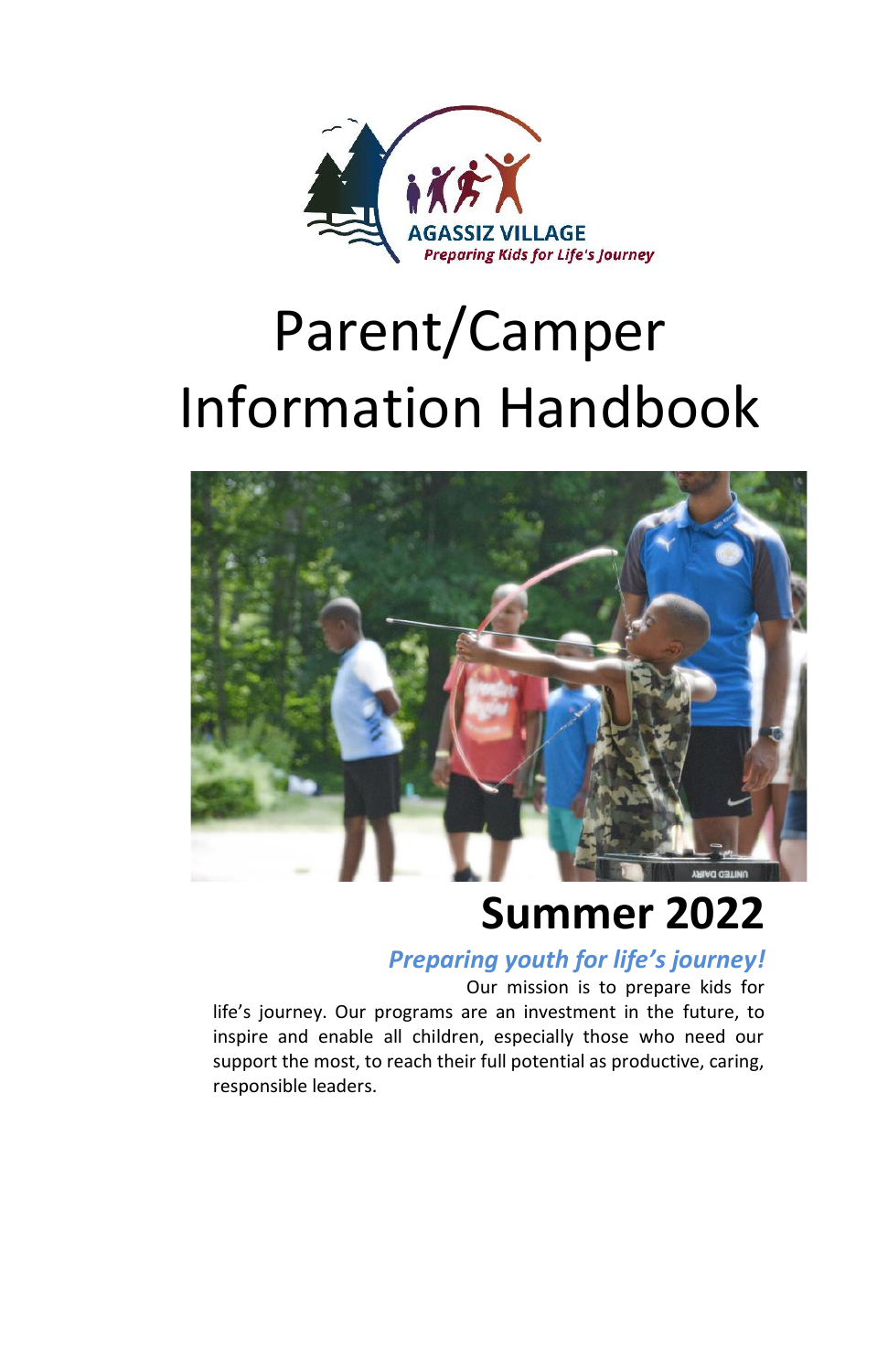## **Table of Contents**

| <b>Program Description</b>     | $3 - 4$   |
|--------------------------------|-----------|
| <b>Dates</b>                   | 5         |
| Pick-Up & Drop-Off             | 6         |
| <b>Directions</b>              | 8         |
| <b>Staff &amp; Supervision</b> | 9         |
| Location & Facilities          | q         |
| <b>Behavior Expectations</b>   | $9 - 10$  |
| <b>Activities</b>              | 11-12     |
| Daily Schedule                 | 13        |
| FAQ                            | 13-15     |
| Contacting Your Child at Camp  | 16        |
| <b>Health Information</b>      | $17 - 18$ |
| Packing Information            | 19-21     |
|                                |           |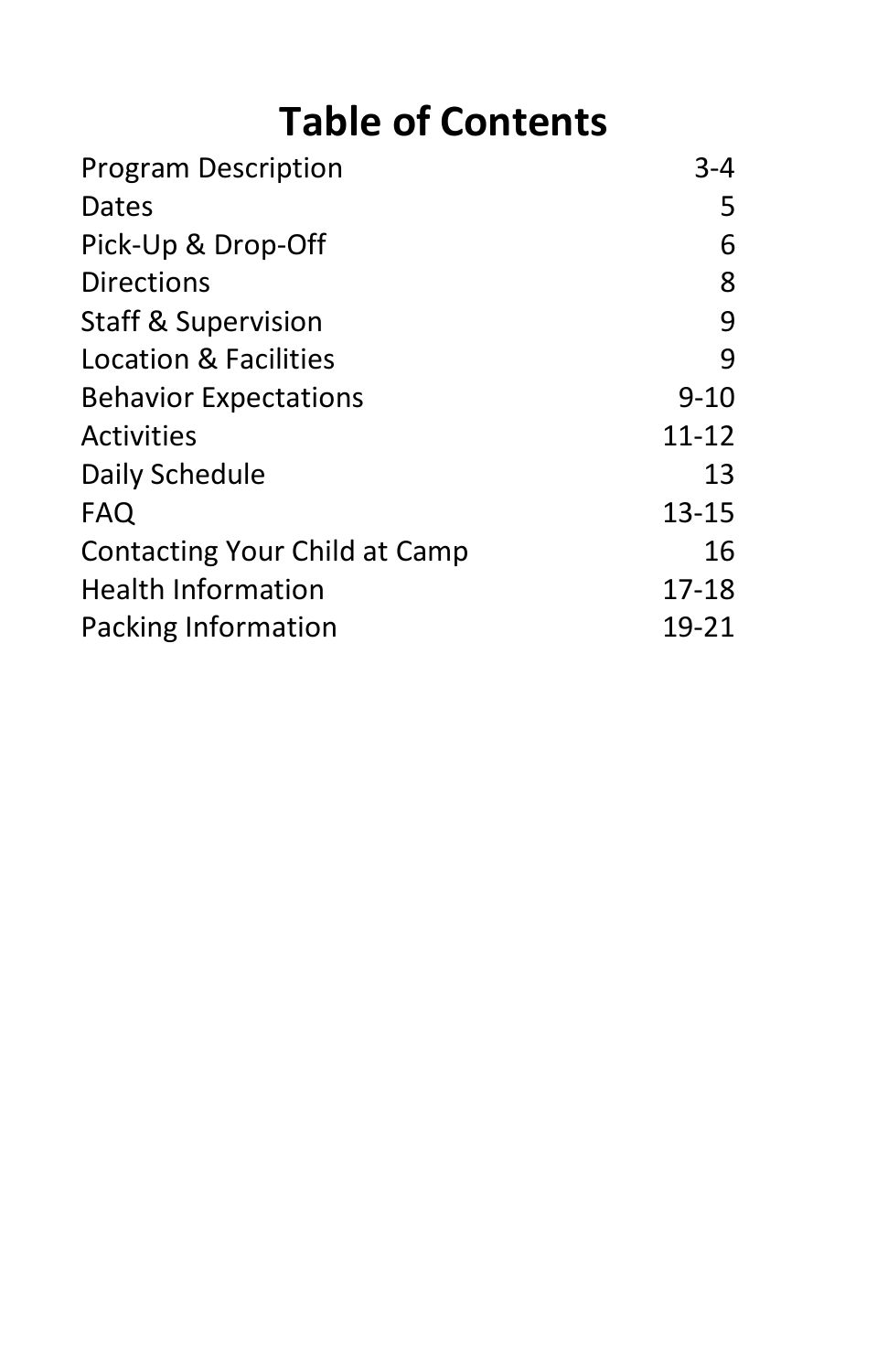## **PROGRAM DESCRIPTION**

By providing safety, the security of programmatic routine, competent and caring staff, and the opportunity to live, learn, create, and play with peers and adults from diverse backgrounds, Agassiz Village transforms the worldviews and social–emotional capacities of its campers. Agassiz Village offers a horizonexpanding experience that inspires socio-emotional growth of its campers through a wide range of recreational activities from arts and crafts to field games to swimming and boating. Only an overnight summer camp setting can provide such immersive community experience to achieve a truly transformative experience for our deserving campers.

**Social & Emotional Learning (SEL)** continues to be at the core of Agassiz Village. SEL is the process through which children and adults acquire and effectively apply the knowledge, attitudes, and skills necessary to understand and manage emotions, set, and achieve positive goals, feel, and show empathy for others, establish, and maintain positive relationships and make responsible decisions. We are partnering with 'Hello Insight' to collect data to track the SEL development of the campers this summer. In previous summers, the program initiative focuses on 4 key areas (competencies): **self-awareness, selfmanagement, social-awareness, and responsible decision-making**. As we prepare for 2021 and beyond, we are shifting our focus to: **Academic Self-Efficacy, Contribution, Positive Identity, Self-Management, Social Skills and additionally Social Capital.**

#### **Hello Insight's Guide to SEL can be found here: [Hello Insight Social and](file:///C:/Users/campdirector/Downloads/Hello%20Insight%20Social%20and%20Emotional%20Learning%20-%20Tool%20Brief.pdf)  [Emotional Learning -](file:///C:/Users/campdirector/Downloads/Hello%20Insight%20Social%20and%20Emotional%20Learning%20-%20Tool%20Brief.pdf) Tool Brief.pdf**

Through years of development, Agassiz Village has worked to quantify the **Social & Emotional Learning (SEL)** of each camper and the results are impressive. Over the course of the summer, our campers showed significant growth in their ability to use and practice their social and emotional skills as measured through self-reflection and program assessment. Overall, we saw significant improvements in camper's social and emotional growth during camp:

- 38% increase for campers overall.
- 40% increase for our teens.
- 45% increase for our girls and 36% increase for our boys.

All these results are supported by many studies that show that **SEL leads to**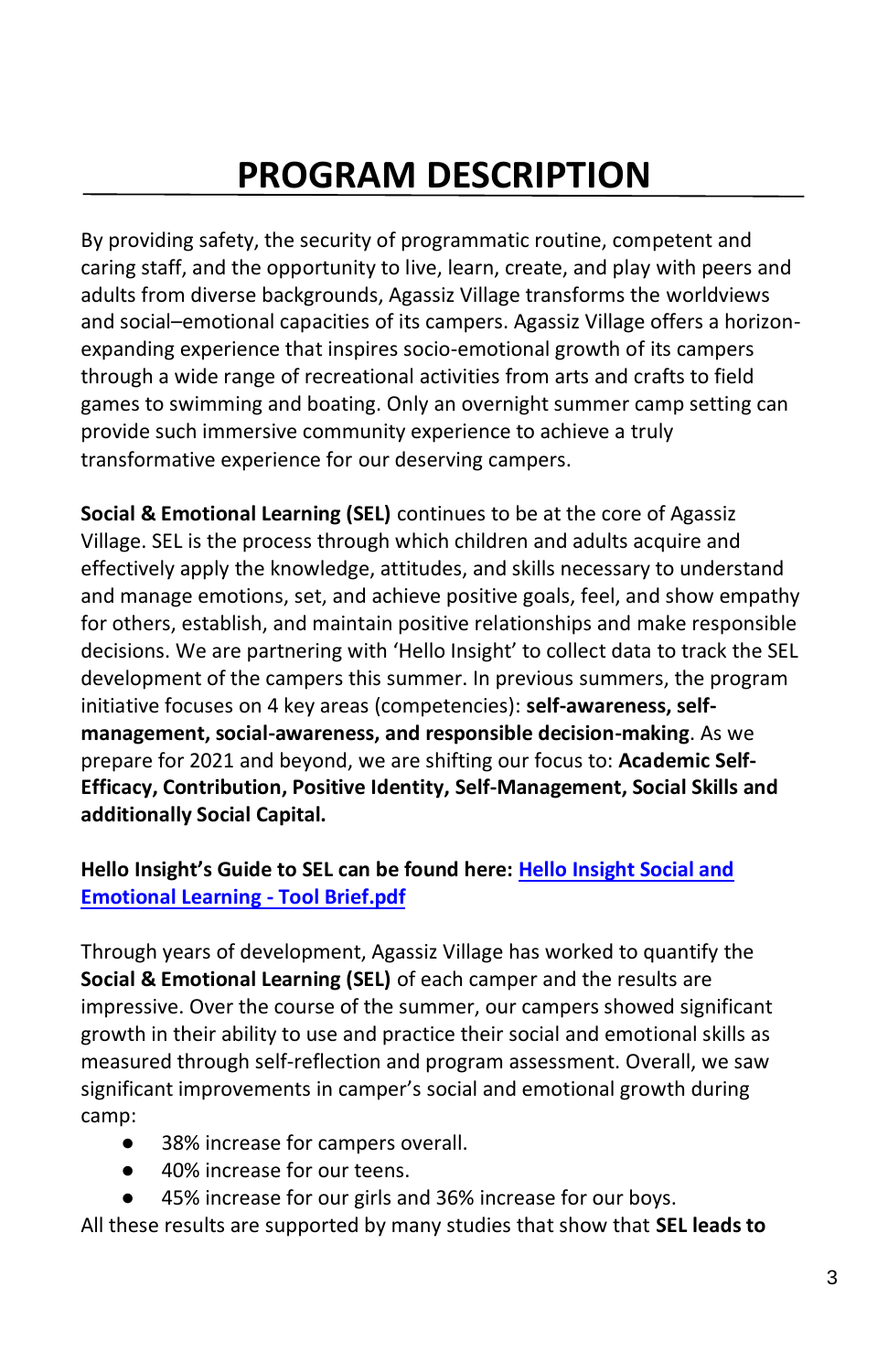**higher graduation rates, lower incarceration rates, less drug use and greater job prospects.**

**Traditional Overnight Camp (8 – 13)** The goals of the program are to create an intentional experience through age specific, life-skills oriented, programming focused on SEL curriculum. Our campers learn important life skills (cooperation, tolerance, respect, leadership, etc.) while having fun. Agassiz Village traditional daily activities include but are not limited to instructional & recreational swimming, arts & crafts, nature & outdoor living skills, sports & fitness, drama, dance, high & low ropes courses, canoeing, archery and others. All these programs are led by qualified and experienced instructors. Each camper group will go through at least five scheduled activities a day with each day ending with an evening activity that will range from small group (cabin) activities to all-camp events and celebrations. Through these everyday programs as well as special/theme days and events we strive to provide a wellrounded experience for each of our campers that is fun and meaningful.

**Teen Advancement Program (TAP)** offers more advanced programming opportunities for our older campers **(14-16)**. It is an intentional **two-week program** focused on SEL and leadership skills development. The program will include leadership topics and skills like group building, goal setting, teamwork, tolerance and cooperation, integrity, role modeling, community service, etc. Participants will also spend time discussing SEL competencies. TAP campers will take on more responsibility and choice in the traditional A.V. camp experiences like swimming, canoeing, dance, sports, archery, evening, and other activities as part of the overall Agassiz Village community. The goal of this program is to raise our camper self-identity and awareness and develop specific leadership skills and values through purposeful experiential education.

**Leaders in Training (LIT) – previously the INSTEP program** – offers an opportunity for 24 young leaders to enter our first ever year-round program. The program starts at camp with a 4-week program for the selected group of 16–17-year-old teens seeking hands-on leadership skills development and potential future employment with Agassiz. Each candidate is required to apply for the position and is interviewed prior to their selection.

Two weeks of training focus on general leadership and career readiness. During these weeks' participants engage in a set of hands-on workshops which will be lead through the lens of SEL. The workshops will be on teamwork, group forming and dynamics, conflict management skills, leadership styles, and career and college workshops. Additionally, they actively participate and lead various activities at camp. We will also have several external partners come to the camp to talk more in depth about future opportunities. This will range from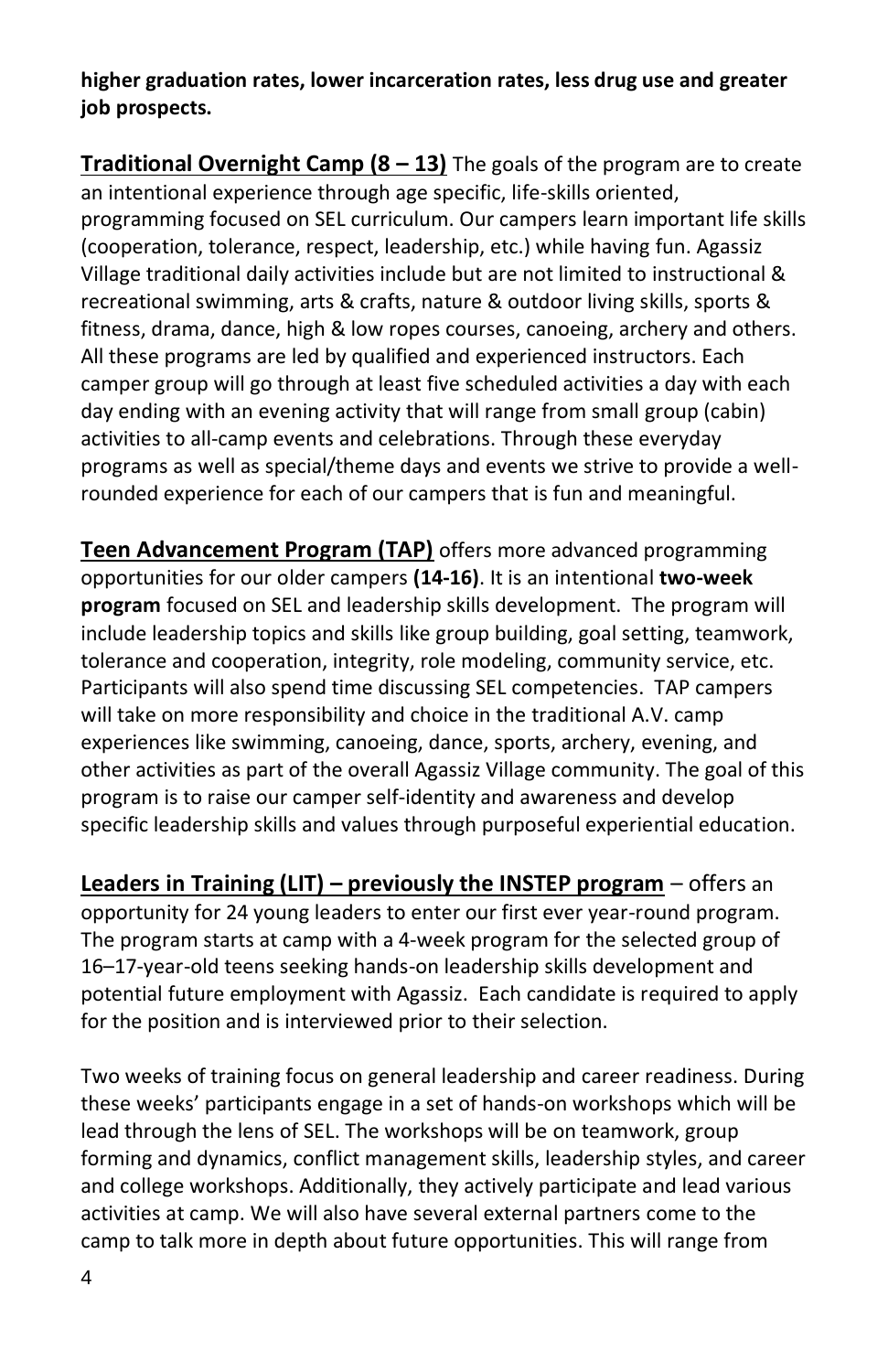college admissions officers, representatives from Citizens Bank, Loomis Sayles, Microsoft and more. These interactive workshops provide an opportunity for the 16–17-year-old participants to look at the realities of the next step in their lives, whether it be college, or entering a career.

The other two weeks participants work as Jr. Counselors and program assistants. As Jr. Counselors they assist an Agassiz Cabin Counselor with the day-to-day activities of a cabin group and live together with the group for a week.

Once the LIT's have completed their 4-week program at the summer camp, they will then be involved in workshops and meetings once a month. These workshops will range from career and college readiness, financial literacy, conversations with established working professionals as well as leadership and SEL focused work. \*more information coming soon\*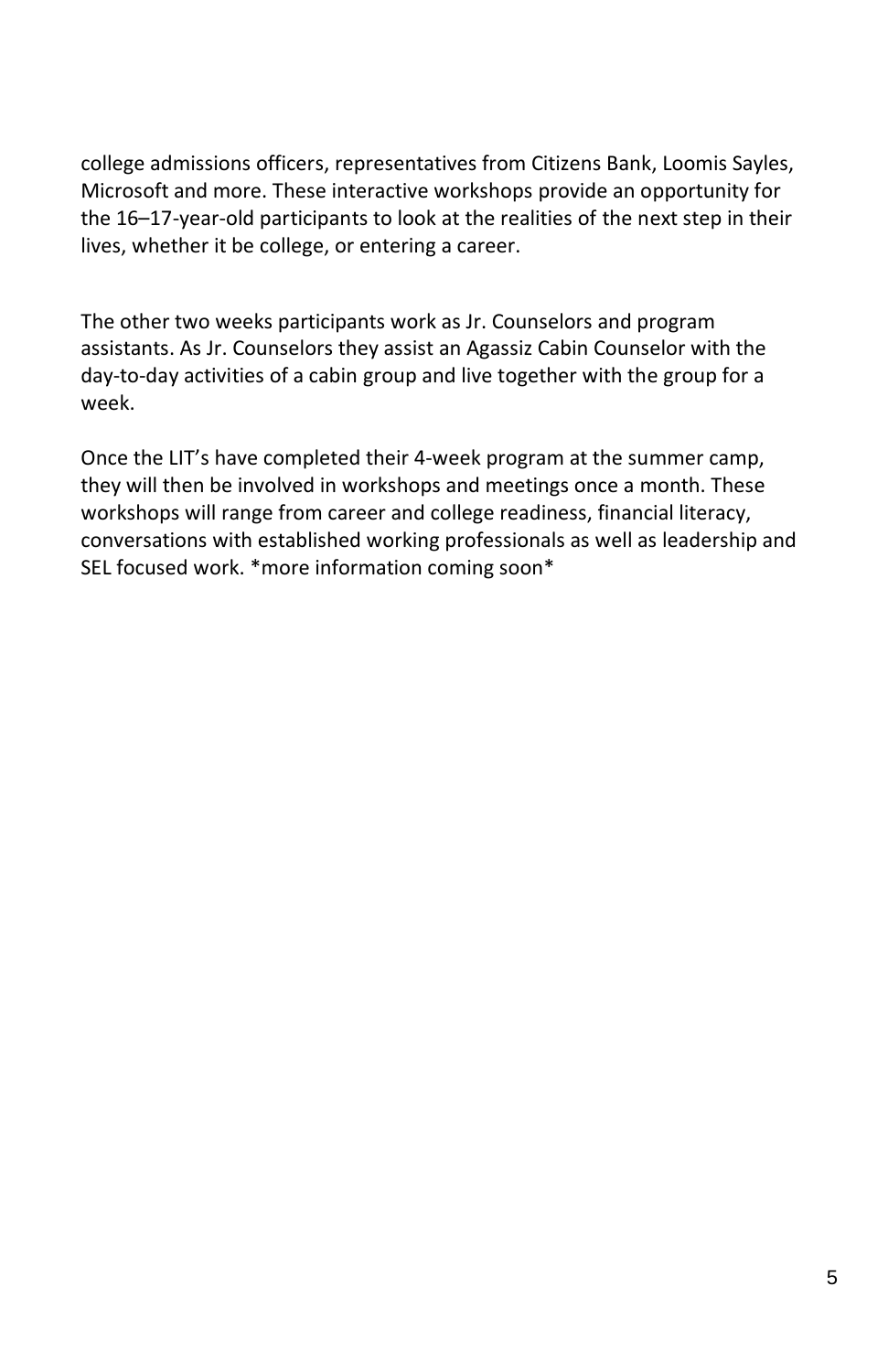## **Session 1**

Monday, July 4<sup>th</sup> - Session Pick-Up Friday, July 15<sup>th</sup> - Session Drop-Off

## **Session 2**

Monday, July 18<sup>th</sup> - Session Pick-Up Friday, July 29<sup>th</sup> - Session Drop-Off

## **Session 3**

Monday, August 1<sup>st</sup> - Session Pick-Up Friday, August 12<sup>th</sup> - Session Drop-Off

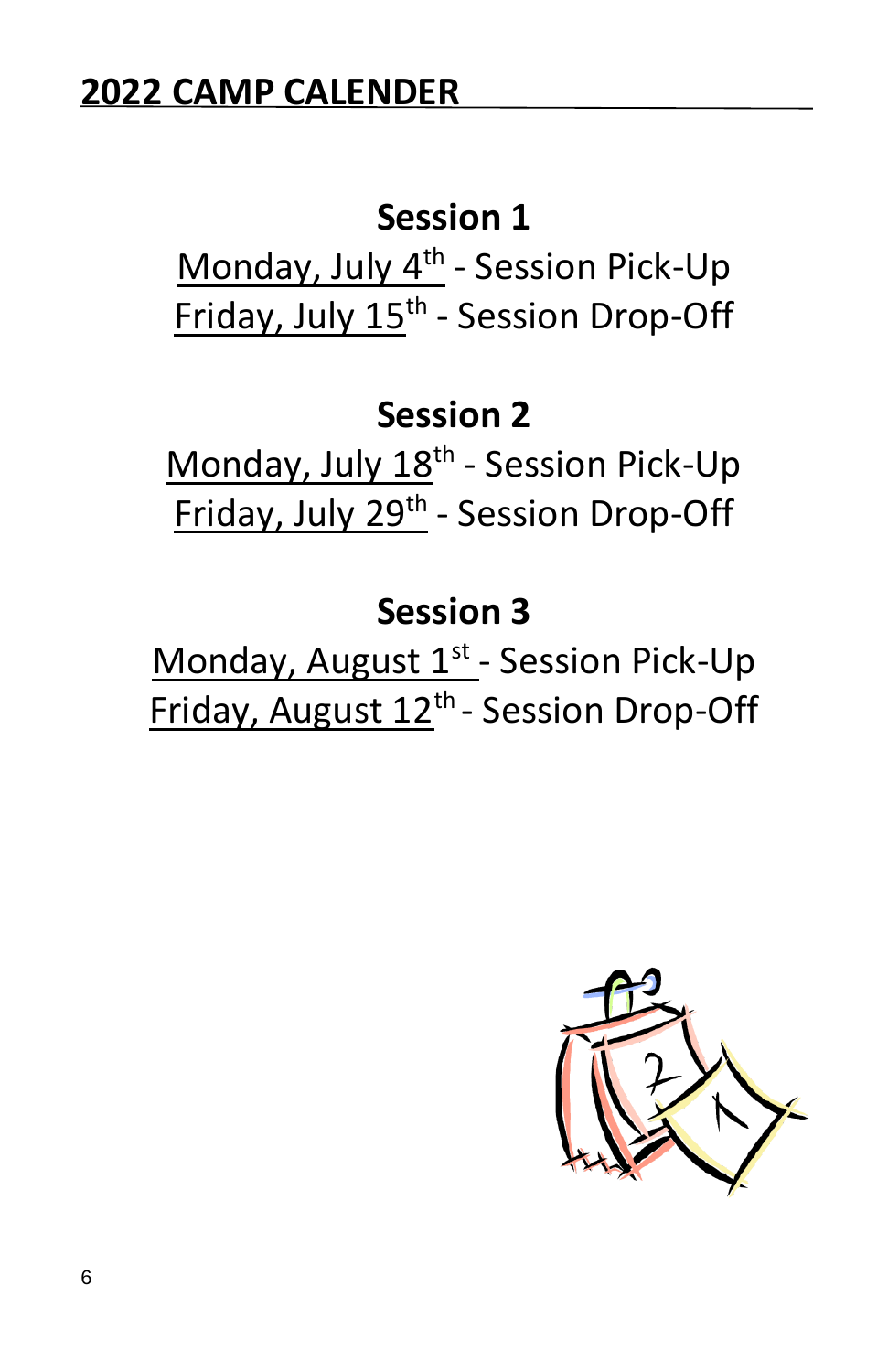## **PICK-UP & DROP-OFF INFORMATION:**

*This first day registration/check-in process is critical for staff to meet parents, review all information and make sure your child's camp experience is off to a good start. This process typically takes 30-60 minutes, so please be prepared to support your child until registration is complete and your child is on the bus.* 

### **Transportation provided by Agassiz Village:**

### **Massachusetts:**

**Pick-up** location in Boston will be at Stop & Shop, 99 Charles St, Malden, MA 02148 Please arrive between 6.30am – 7am for pick-up Monday (July 5, July 19, and August 2). The MBTA Orange Line Malden Center Station is nearby. Please check page 6 for directions to this location.

**Drop-off** will be at the same location as pick-up: Stop & Shop, 99 Charles St, Malden, MA 02148 Please be there by **6pm** on the drop-off days (July 16, July 30, and August 13) to meet the buses coming from camp with all the campers.

### **Maine:**

**Pick-up** This is the first time Agassiz is targeting campers from the state of Maine. As registrations come through, we will decide on the best pick up location for those who cannot drive their campers to Agassiz Village. We will organize multiple pick-up points if deemed necessary. Currently we are looking at Portland Transportation Center & Lewiston-Auburn Transportation Center. We will communicate with you on timing and location closer to the start of camp.

**Drop-off** will also be at the pick-up locations once those decisions have been made.

Campers and Parents/Guardians will complete the registration/check-in process, which includes:

- final check of paperwork and tuition
- review of medications and medical information
- go through the initial health screening process.
- check-in of luggage (Please see Page 18 for Not-To-Bring items list!)
- address any other questions or concerns.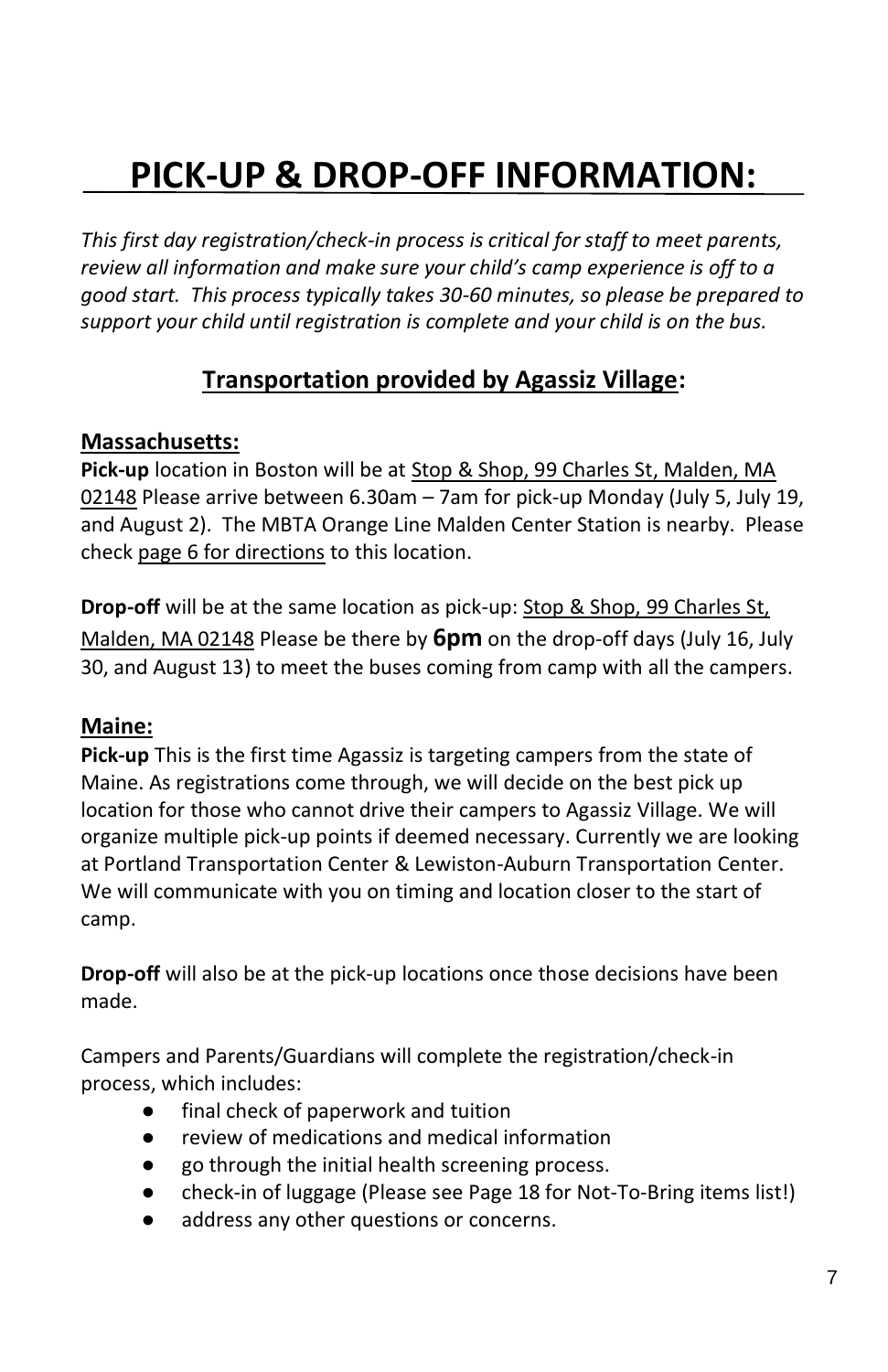At the end of the check-in process, you will be asked to sign a form that releases your child to the Agassiz Village program, at which time you are encouraged to give a positive and cheerful "See you soon!"

**PLEASE NOTE:** We cannot hold buses for late arrivals, so please plan accordingly. If you need to reach us in the morning of the pick-up day, please call the camp number: 207-998-4340.

Prior arrangements must be made if you need to pick up your child at a different time/day or anyone other than a parent will meet your child at dropoff.

## **Dropping-off your children directly at Agassiz Village:**

**Drop-off:** you may drop off your child(ren) directly at camp in Poland, ME on the first day of the session at 12noon. Please check DIRECTIONS page for directions to our camp. Once on camp road, please follow signs and staff directions to camper drop-off location. PLEASE OBEY THE SPEED LIMIT OF 5 MPH!

Campers and Parents/Guardians will complete the registration/check-in process, which includes:

- final check of paperwork and tuition
- review of medications and medical information
- go through the initial health screening process.
- check-in of luggage (Please see Page 18 for Not-To-Bring items list!)
- address any other questions or concerns.

At the end of the check-in process, you will be asked to sign a form that releases your child to the Agassiz Village program, at which time you are encouraged to give a positive and cheerful "See you soon!"

We will, then, take the child to join his/her cabin and staff, and bring his/her luggage to the cabin later in the day as part of the orientation schedule.

**Pick-up:** on the last day of the session (Friday) parents/guardians picking up their children at camp in Poland, ME must pick them up no later than 2:00 pm. Once on camp road, please follow signs and staff directions to pick-up location. PLEASE OBEY THE SPEED LIMIT OF 5 MPH!

#### **Please Note:**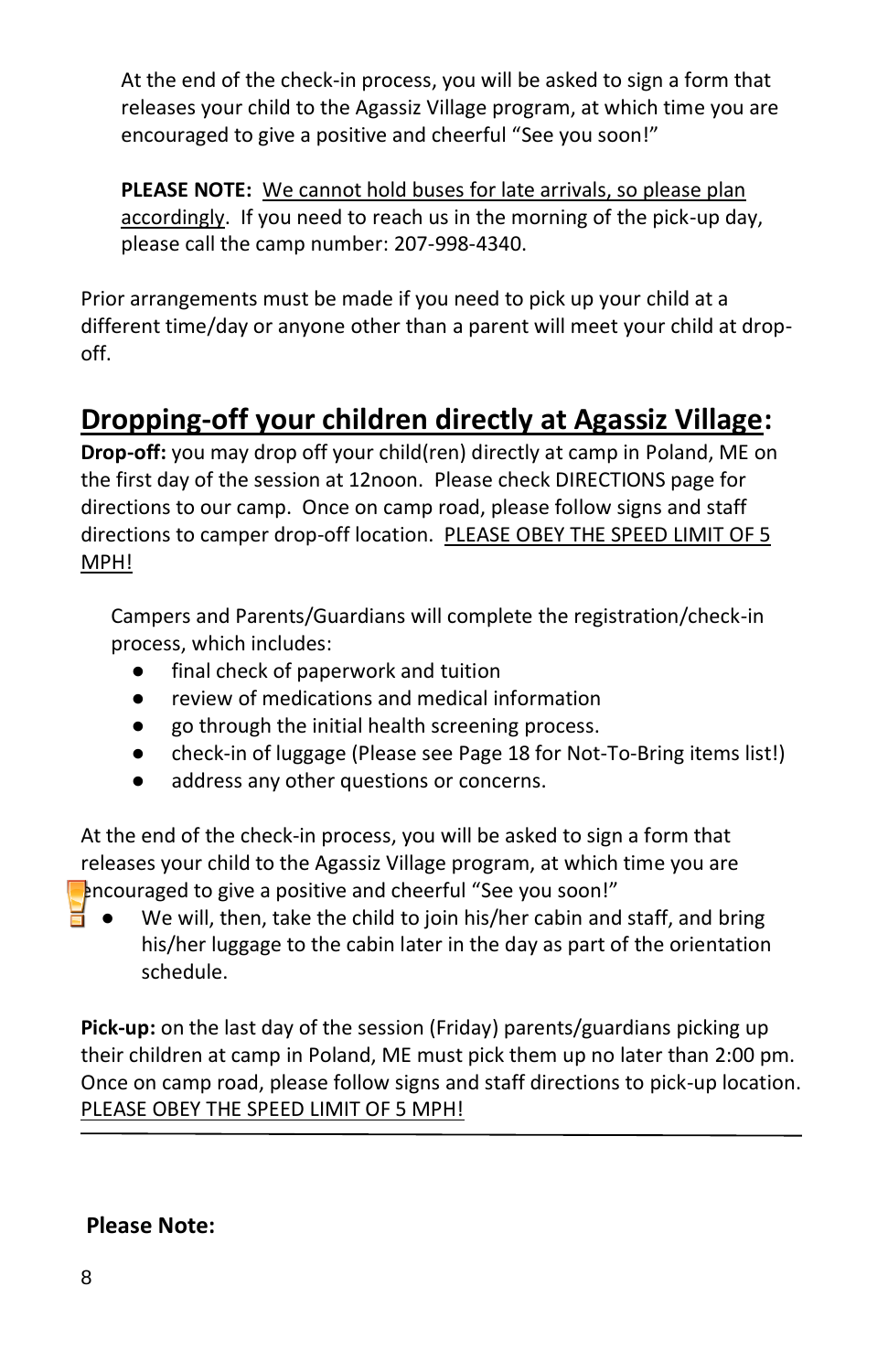- Campers are encouraged to bring along a water bottle for the ride up to camp.
- Campers must be escorted to the pick-up location by a parent or guardian who will sign them in.
- At the end of the session, campers must be picked up by parent/guardian who will sign them out.
- Parents are responsible for the safety of their children until they are safely boarded on the bus.
- Parents check in any medication in the original bottle and packaging to the nurse or designated camp staff.
- Campers will be given instructions for bus safety when they board the bus that will include always staying seated and always keeping arms inside the bus.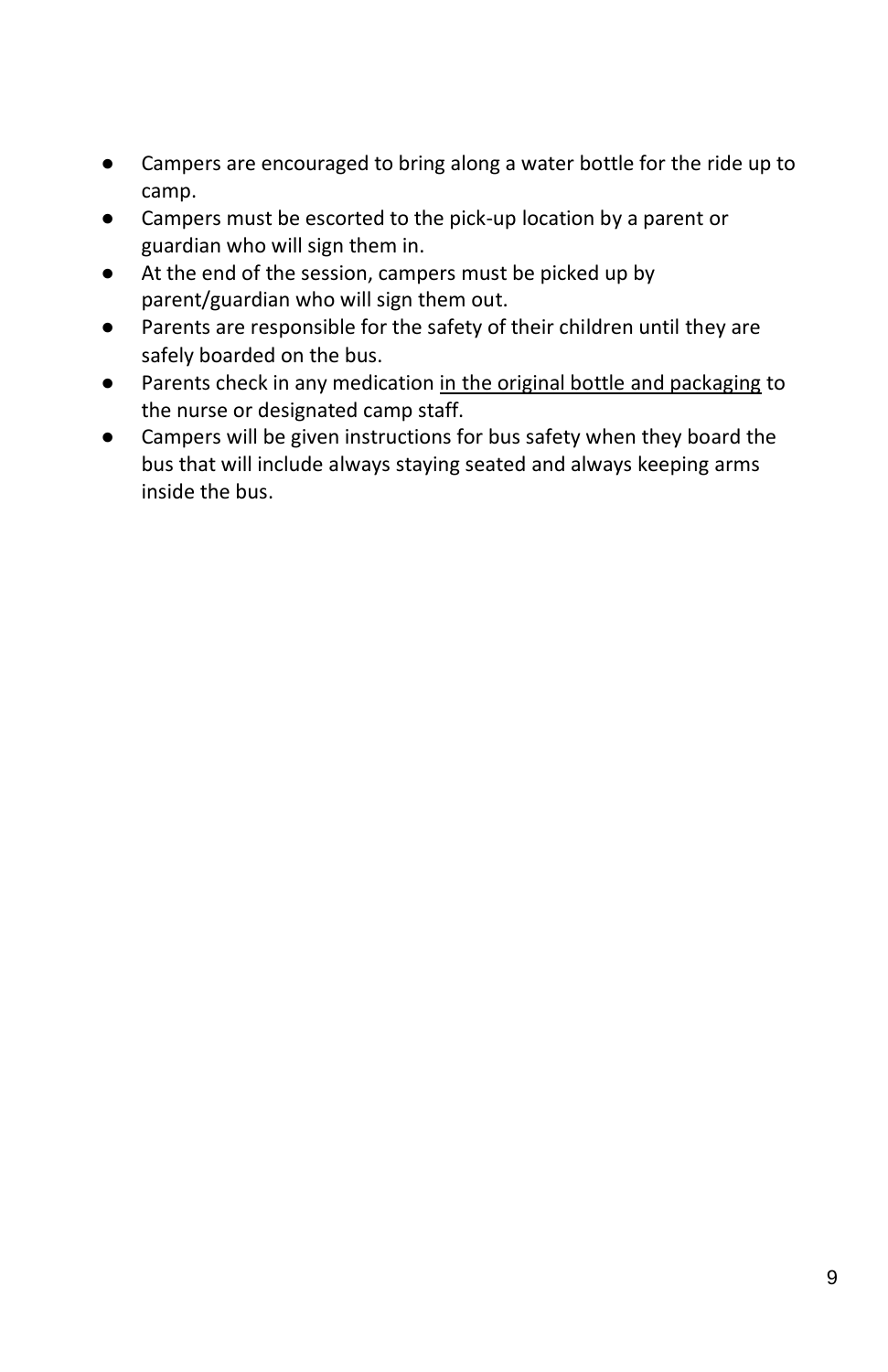If you have any questions regarding these pick-up/drop-off sites, please contact the camp office. Our plan is to call or email you two weeks before session start to confirm you have received this information. *AV uses buses and vans to transport campers from Boston to Maine. All drivers are approved by AV insurance and/or have a current bus license to provide transportation.*

### **Directions to BOSTON pick-up site:**

Stop & Shop, 99 Charles St, Malden, MA 02148

- By Public Transportation (subway): Take Orange Line T to Malden **Center.** Exit onto Commercial St and turn right. Take next left on Centre St. Continue on Centre St. Stop & Shop parking lot will be on your right.
- By Car from North & West: Take Rte. 95 to Exit 37A onto 93 South to Boston. Follow 93S to Exit 32.
- By Car from South: Follow 93 North onto Zakim Bridge and continue on 93N to Exit 32. Take exit 32 for MA-60 toward Medford/Malden. At the traffic circle, take the 1st exit onto MA-60 E/Salem St. Continue to follow MA-60E for about 1.1mi. Turn Right onto West St. Turn Left onto Charles St. The Stop & Shop parking lot entrance will be on your left.

### **Directions to our camp in Poland, Maine:**

- Take 95 North to Exit 63 in Maine (formerly Exit 11).
- Take a LEFT off the exit.
- At first set of lights, take first right onto Rt. 26 North.
- Follow Rte. 26 North as it bends left.
- Go 2.5 miles and take left at blinking yellow light onto North Raymond Road (intersection with Shell gas station)
- Follow for 9 miles on this winding road. (Cross over Bakerstown Road/ Rt 11 at stop sign.)
- After crossing Bakerstown Road/Rt 11, take next left at stop sign onto Johnson Hill Road.
- Agassiz Village campus is 1.5m on right. PLEASE DRIVE 5 MPH ON CAMP ROADS!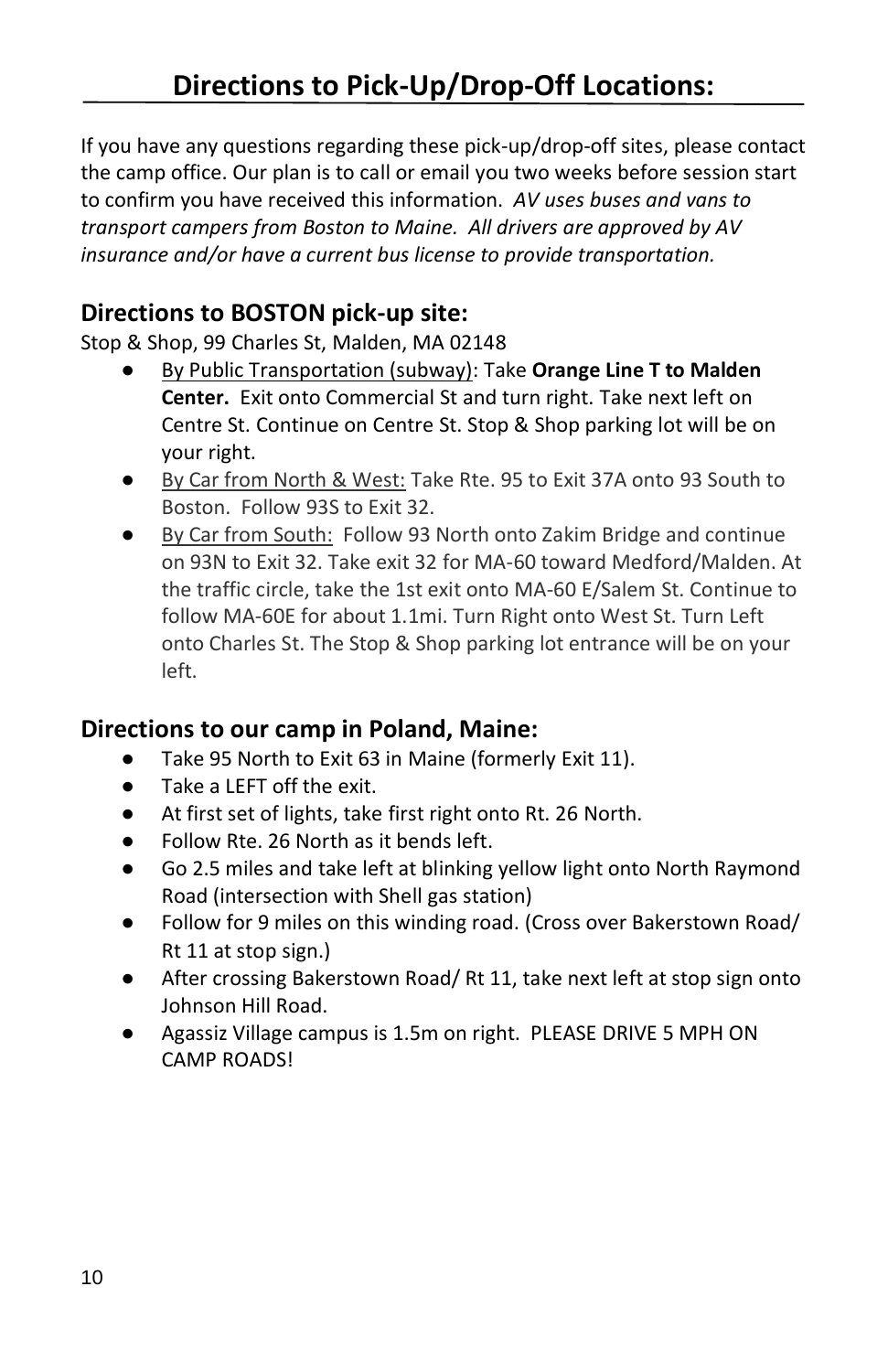## **STAFF & SUPERVISION**

- The Agassiz Village staff is mature, enthusiastic, and diverse. They come from all walks of life with the majority being college students studying education, psychology, and social work. They are carefully selected for those qualities of leadership, personal values and caring that enable them to relate to and motivate young people. Staff comes from all over the country and all over the world. Many are former campers and are powerful, positive role models.
- All staff are interviewed and screened before hiring and each one goes through an extensive criminal background and sex-offender registry check.
- All counselors are required to participate in a comprehensive training program prior to the camp's opening. Counselors live in adjoining areas in the cabins with their campers, always supervising campers.



- The staff is closely supervised by a leadership team who are knowledgeable and dedicated educators and other professionals.
- The entire camp program is supervised by the year-round Camp Director, Ash Bahi, who has over 8 years of camp experience with Agassiz Village



having started as a counselor in 2013 and worked his way up to Camp Director. Ash Bahi is directly responsible for the dayto-day operations and overnight camp programs.

## **LOCATION AND FACILITIES**

Agassiz Village is located on a beautiful 330-acre lakefront property on Thompson Lake in Poland, Maine. All campers live in cabins with an average of 12 other children/youth and 2 counselors in each of the cabins. Bathrooms are in the cabins with shower houses nearby. Boys and girls live in separate sections of camp.

## **CAMPER BEHAVIOUR EXPECTATIONS**

Social Emotional Learning plays a key part in the Agassiz Village program, it influences all decisions made at camp to provide the highest impact on life-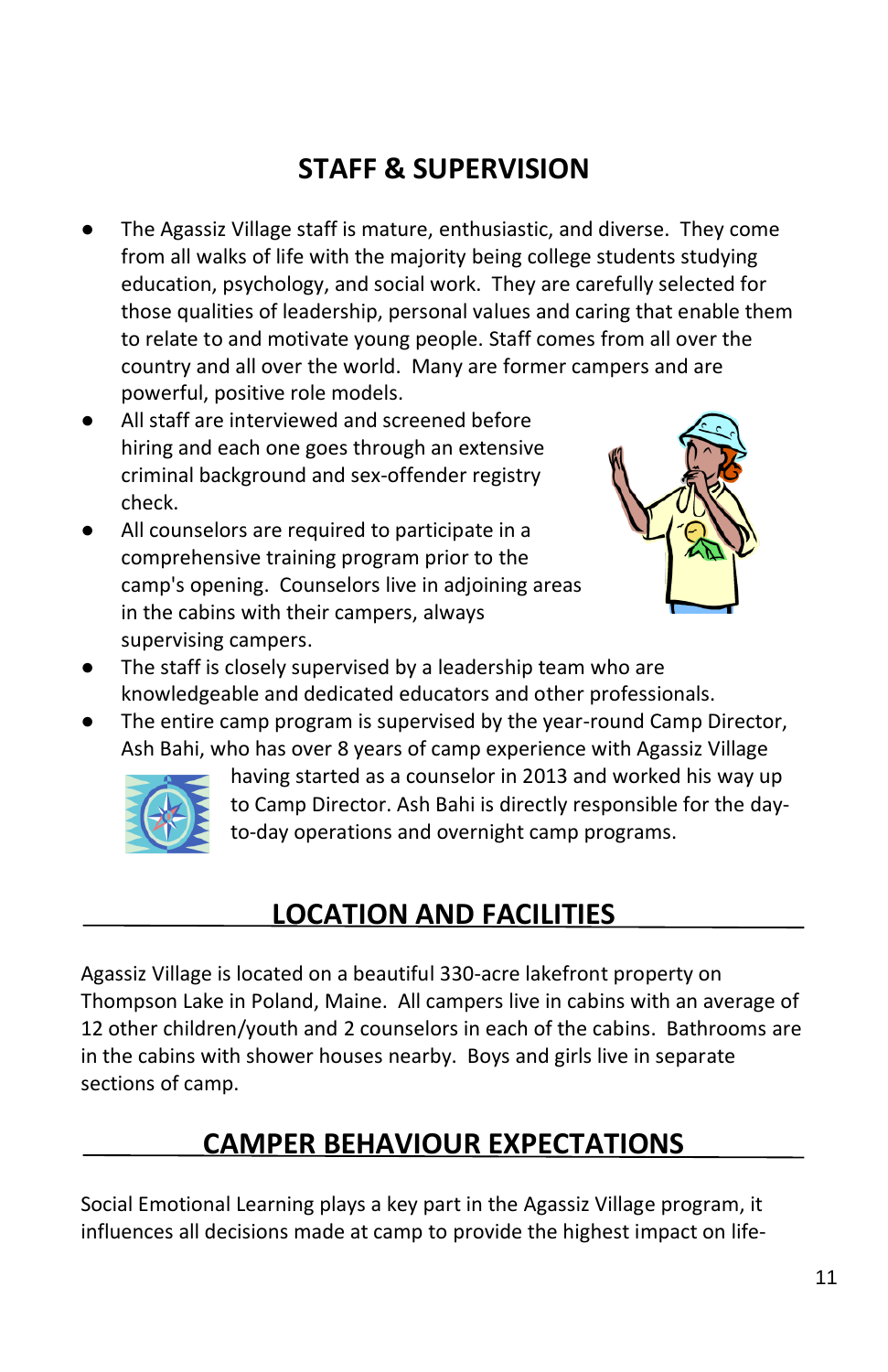skills development, transformative fun, and experiential education. We seek to create a positive environment for all campers. Campers and staff are expected to follow a set of camp rules and protocols to ensure safe and positive experience for all. Additionally, each cabin will set its own 'contract' of behavior specific to the group. Camp staff will address all situations concerning rules and behavior and work with campers to reach a positive outcome. In cases where positive outcomes cannot be reached and a camper needs to be sent home due to their continuous behavior, parents will be responsible for picking their child up from camp (in such a case all payments made to Agassiz Village will be forfeited).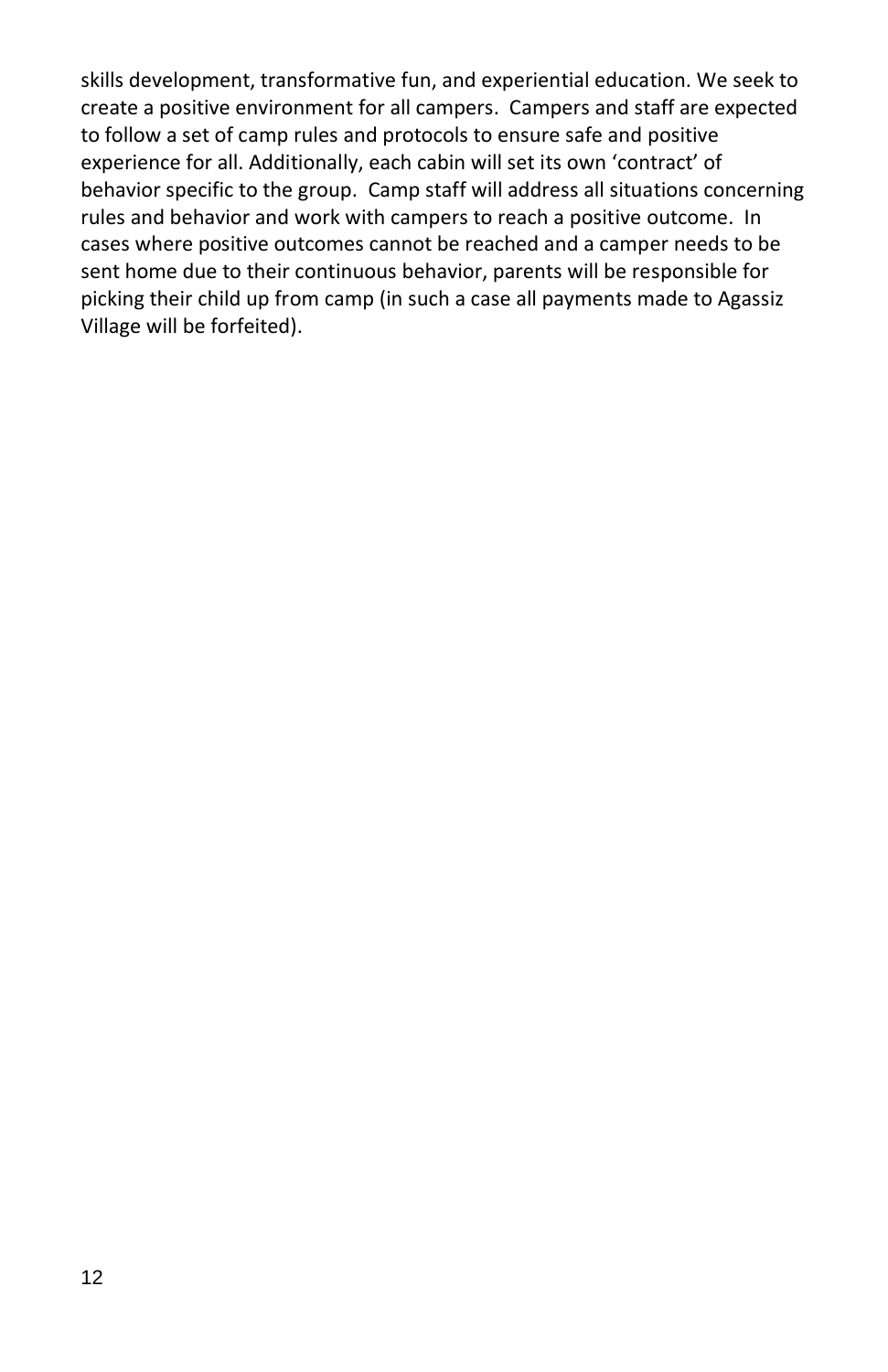## **ACTIVITIES:**

The activities at Camp are varied and designed to meet the interests of each child. Every camper is encouraged to participate in all activities. Campers will also have opportunities to choose some activities that interest them particularly.

**Swimming & Boating:** With two miles of Thompson Lake shoreline, our

waterfront programs are often the center of camp life (and much laughter and sounds of splashing). The lake is in the top 5% of cleanest and clearest lakes in Maine, which allows everyone to enjoy a chance to swim, wade, play water tag games, and just cool off at least once a day. Even on the hottest day Thompson Lake provides a cool respite from the summer heat. You'll take a swim test, learn how to swim or work on your swimming skills,



bust some cool moves in water aerobics, play an elaborate version of 'sharks and minnows', and learn some life-saving skills (if you're in our teen programs). If not in the water, we explore the lake paddling a canoe or bouncing on a tube looking for adventures, playing canoe games, navigating to one of our islands, playing canoeing version of a scavenger hunt, or even competing in our own canoe regatta. There is so much to do on the lake for all levels of water bugs!

**Sports & Fitness:** 1…2…3…GO! Now here is a chance for you to try your hand in an extraordinary selection of sports and games from around the world.



From the usual suspects like basketball, soccer, flag football, softball, rugby, volleyball, tennis, to fewer known sports, you will work as a team, play as a group, and excel as an individual. This will be your chance to prepare for AV Olympics and maybe

even try something you have never played before.

**Nature & Outdoor Living Skills:** The woods and streams surrounding Camp are "alive" with opportunities and wildlife. You will hike, explore the local flora and fauna through a magnifying glass, look, touch, smell and ponder about the wonder of life around us, play camouflage games to figure out what is a predator and what is a prey and find your way with nothing but a map and a compass. You may

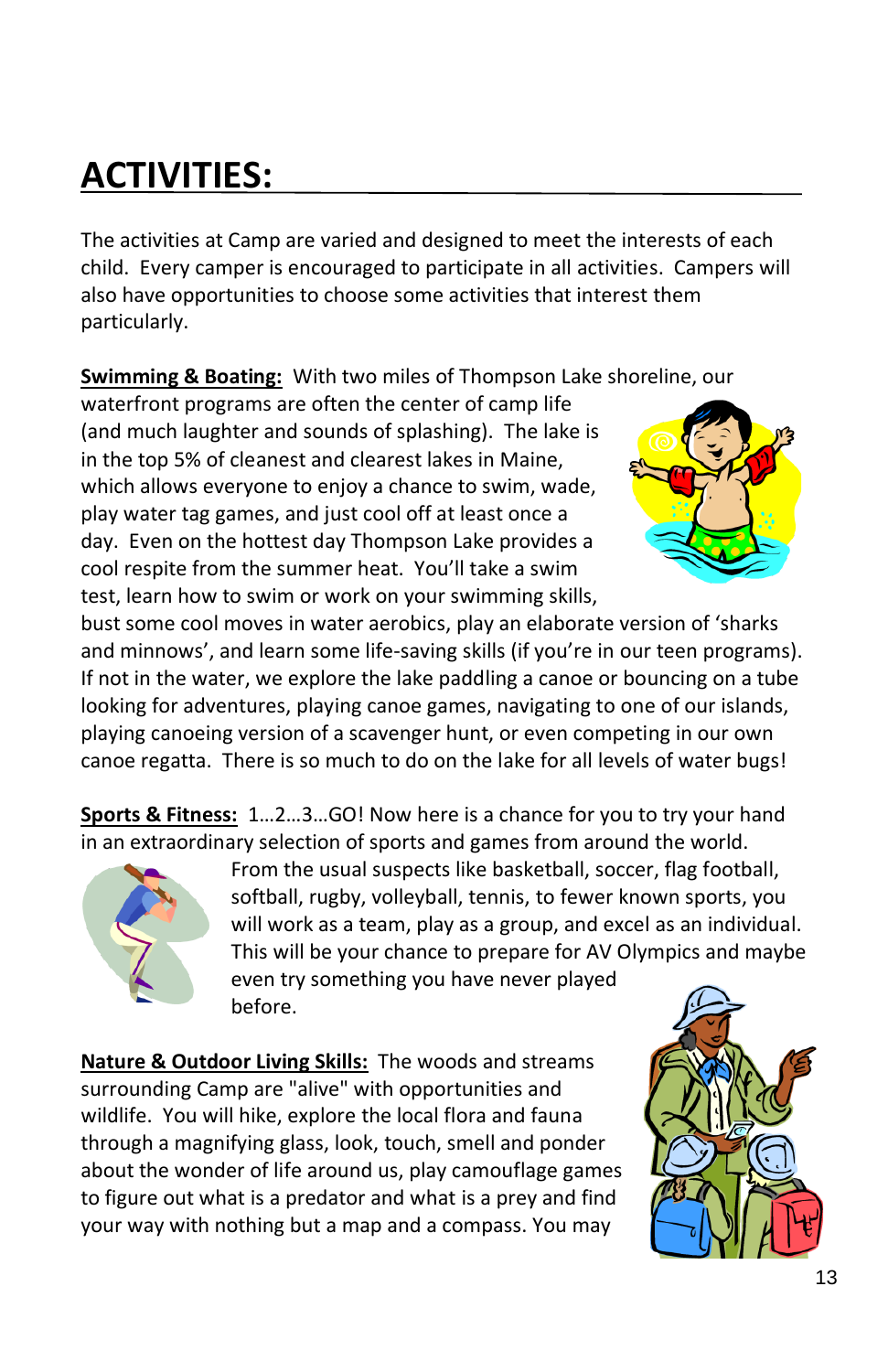also get the chance to build your own debris hut and make a campfire. So really … stop and smell the roses!



**Arts & Crafts:** Try your hand at graffiti art, tie die, bracelets, and necklaces, cartooning, sketching, or simply making your very own unique camp name tag. Explore how to express yourself through your art and create pieces that will be displayed at camp for decades to come.

**Drama:** Have you ever been called a 'drama queen' or been asked to 'stop overacting'? Well, our Drama Program gives you a chance to harness these talents in a variety of skits, activities or even short films and music videos. Show off your talent in one of our shows,



or even display your talent to the whole camp at our end of session talent shows.



**Dance:** Five, six, seven, eight … Whether you 'moon-walk' like Michael Jackson or have two-left feet, there is something for everyone. So, go ahead get your groove on and put together a cool dance routine with your group … for 'AV's Best Dance Crew' or our own 'AV's Got Talent' Night. Experience different styles of

the latest dances and maybe try a few you never thought of. Your moves are only limited by your imagination soooo … show us whatcha got!

**High and Low Ropes Courses:** On Belay? … Belay On! … Climb when ready! Our challenge course will push your individual skills and abilities high up in our newly built High 5 adventure course. Take in the views that can only be seen at

the top of the rock wall. Work together with your group to navigate your way through the course and play a key role in helping others. Lower to the ground, our low ropes elements will guide your group through a set of challenges and puzzles that requires group cooperation and communication to solve. Gain confidence, courage, and a sense of accomplishment, while having the time of your life!



**Archery:** Archers ready? … Shoot when ready! Try your aim under guidance of our certified archery instructor. Whether you have never held a bow, or you have plenty of 'bullseyes' under your belt, there will be plenty of opportunities to learn something new and challenge yourself. With camp wide competitions could you be the new Katniss Everdeen, or even Hawkeye.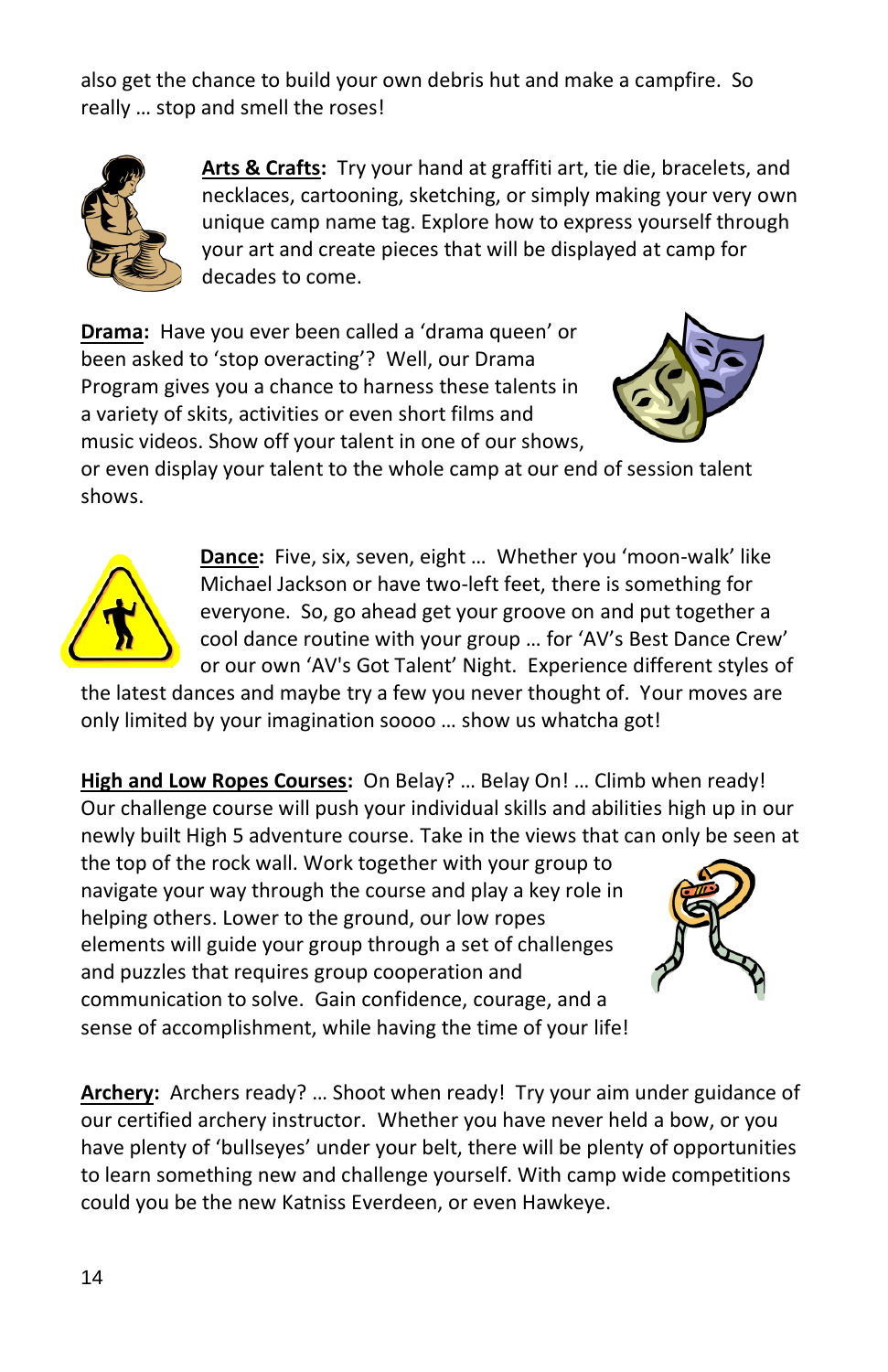**Evening and Special Events:** Here is something you will not see in many places … tacky dinners, scavenger hunts or gold rushes, red carpet dinners and evening swims, our own edition of 'Lip-Sync Battle' and 'Best Dance Crew', talent show nights and dances, camp outs and cookouts, AV Olympics, or Carnivals. We even celebrate Halloween in July, so bring your old Halloween costumes and decorations to really immerse yourself in the spooky night. This is to name a 'few' of evening events and special days you are looking forward to. So, get your creative juices flowing for we are already stocking up on costumes, face-paints, balloons, and a huge dose of laughter.

## **DAILY SAMPLE SCHEDULE**

Each day will consist of 4 scheduled activity periods, made up of mandatory and choice activities as well as a variety of evening events and activities. The exact schedule will depend on the age group and program. Below is the general daily schedule:

- 8:00 Breakfast
- $8:45 -$  Cabin Pride
- 9:30 Activity Period 1
- 10:45 Activity Period 2
- $12:00 -$  Lunch
- 12:45 Siesta
- 1:30 Activity Period 3
- 2:45 Activity Period 4
- $3:45 -$  Snack
- 4:15 Activity Period 5: AV Clubs / Free Swim (choice activity)
- $5:30 Dinner$
- 7:00 Evening Activity
- 9:00 rest, reflect, relax.
- $\bullet$  10:30 Lights out.

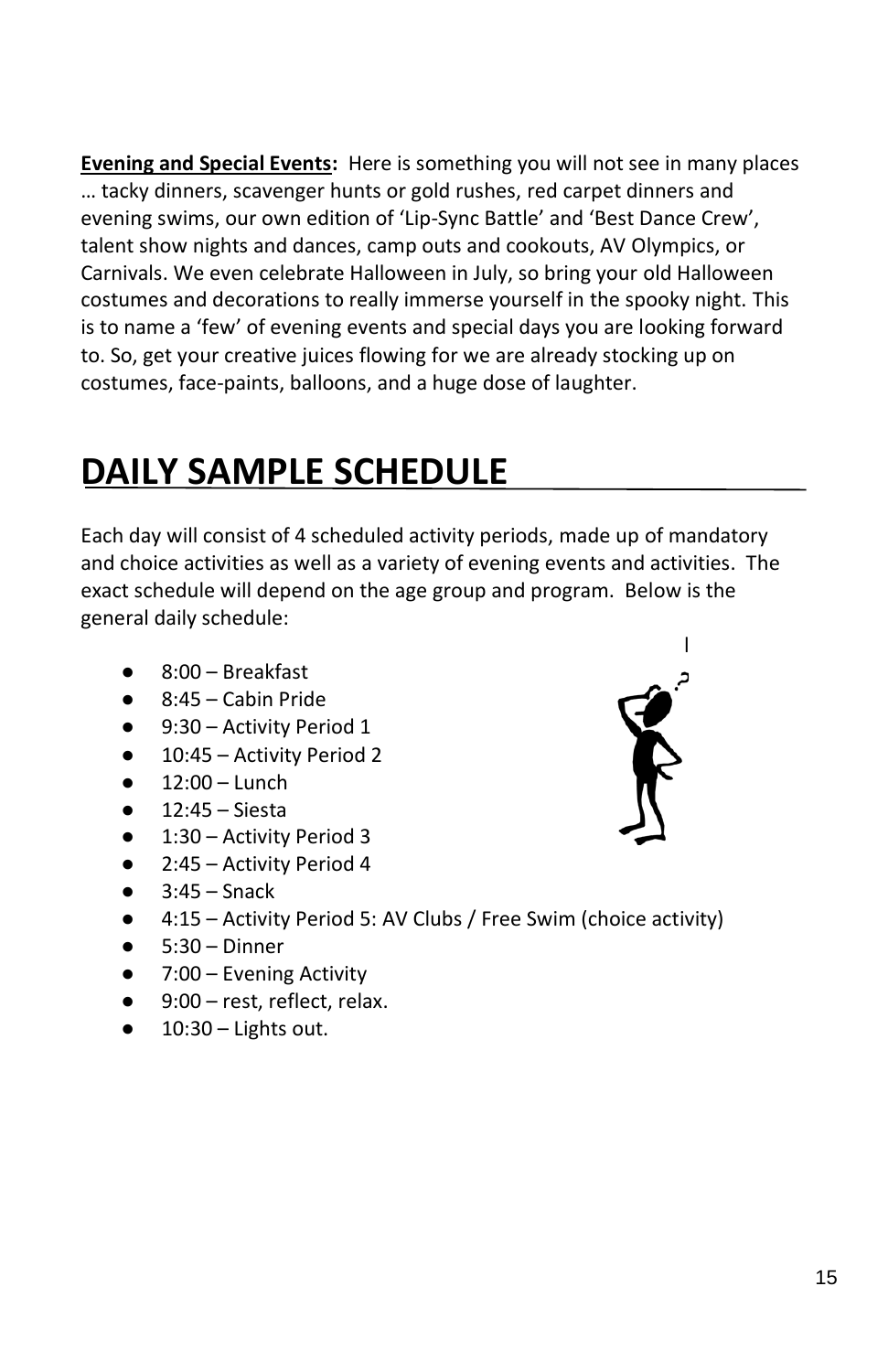## **PARENT AND CAMPER FAQ's**

#### How will I know when my child is ready for sleep away camp?

Agassiz village accepts campers from 8-17 years old, most families consider sleep away summer camps for children 8 years and older. However, age is not the only factor in determining when a child is ready for sleep away camp. Consider your child's level of interest and desire to explore a summer camp setting. Consider your child's experiences away from home without you. Has your child slept over a friend's house or spent a weekend away from home? Always be positive and talk with your child about the benefits of going to a sleep away camp.

#### In a typical year, how many children are there at camp each session?

Each session will have an average of 160 campers—about half boys and half girls. As we plan for a restricted version of camp due to covid-19 we have set a limit of 100 campers attending camp in 2021.

#### Are you accredited?

Agassiz is licensed by the state of Maine and accredited by the American Camp Association, meaning that we have undergone a thorough review (over 300 standards) of our operation – from staff qualifications to emergency management.

#### What is the staff to camper ratio like?

Agassiz village is ACA accredited and therefore aligns the camper to staff ratio with the requirements set out by the American Camping Association (ACA). There are 2 cabin counselors per cabin, with cabins averaging 12 kids, this allows a 1:6 ratio of direct care. We also have program staff, leadership staff, and operational staff on site to make sure every child's voice is heard.

#### What are the cabins like?

Our cabins are rustic, but all have indoor bathrooms and electricity. Each cabin has separate counselor quarters plus two sides that hold up to 7 bunk beds in total. All cabins have porches to relax in the fresh Maine air and some are handicap accessible. If you have a specific question about our cabin facilities, please call 781-860-0200 x1005.

#### Will my child be safe and secure?

Absolutely! Agassiz village has over an 85-year history of success. Once a camper checks in on the registration day, they are always supervised by our highly dedicated staff – during activities, meal and transitional times, cabin times, and nighttime. We aim to provide consistent supervision for campers, whilst also giving them the independence required to grow and learn. There are also counselor quarters in each cabin with at least two counselors for every cabin group. We implement a rule of 3 at camp meaning there always is always more the one camper with any staff. Besides counselors, there is a dedicated team of program and leadership staff providing constant support and direction.

We always strive for excellence and this is reflected in our constant efforts to evaluate our security measures to address all potential safety concerns. All staff and volunteers are background & reference checked as we do not allow any firearms on site. All visitors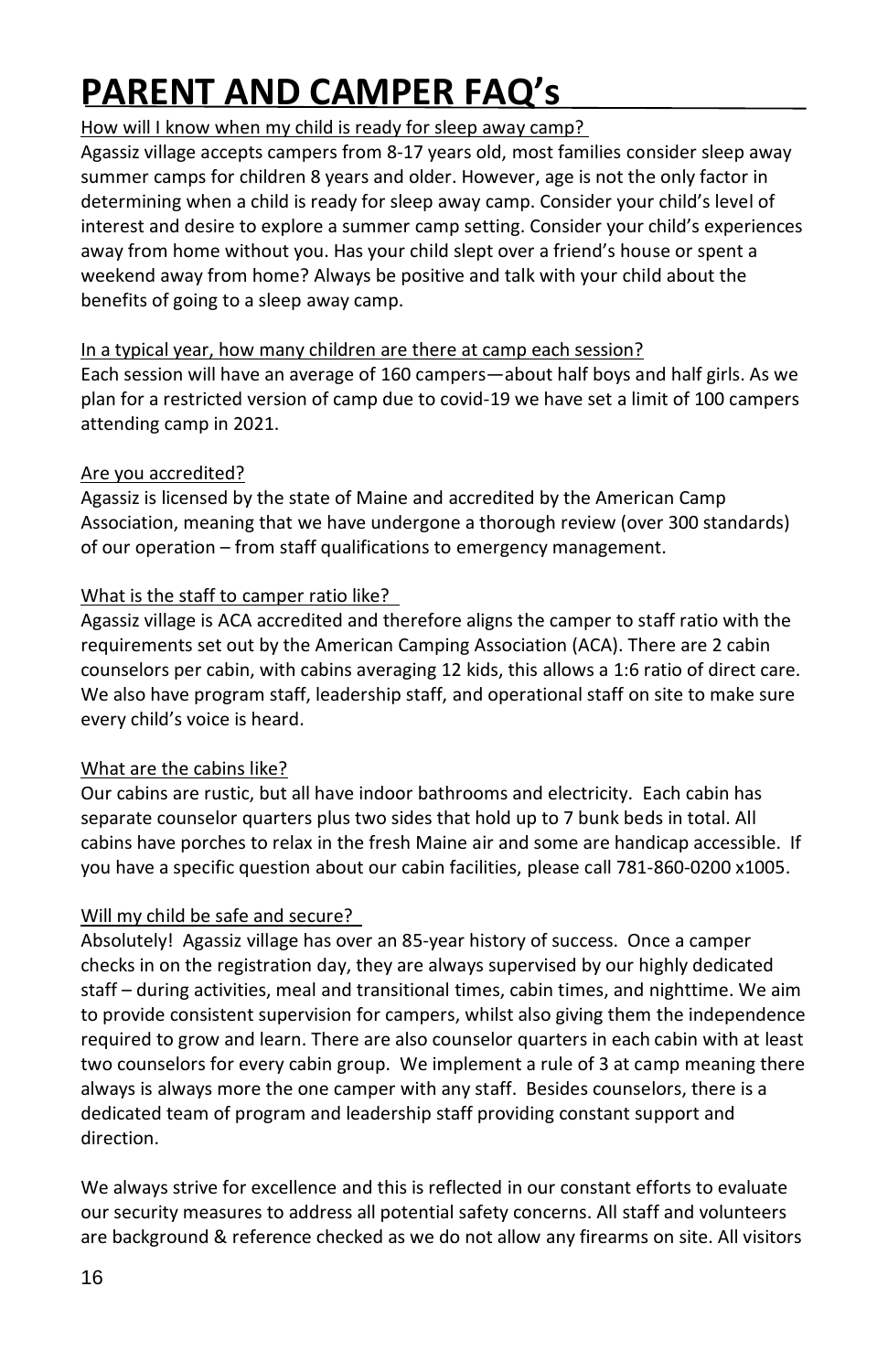are accompanied when on site by a staff member and no persons are allowed on site without prior approval from the camp director.

#### Who are Agassiz Village staff?

Applicants are selected for summer positions based on their experience, maturity, personality, attitude, and certifications. All staff are interviewed by the camp director and reference checked alongside the criminal background checks which are conducted on all applicants (even volunteers). The staff team is encouraged to seek CPR and First Aid certifications and all aquatic activities are supervised by certified lifeguards. The staff are mature, enthusiastic, and diverse. They come from all walks of life with the majority being college students studying education, psychology, and social work. They are carefully selected for those qualities of leadership, personal values and caring that enable them to relate to and motivate young people. Staff comes from all over the country and all over the world. Many are former campers who graduated from our own leadership program are powerful, positive role models. All staff attend a comprehensive seven-to-ten-day staff orientation prior to the start of the summer season.

#### What if my child does not get along with the other campers?

Our programs provide experiences in strength in diversity, a safe environment to interact with peers, staff who prioritize youth, investigation, exploration, and adventure, defining and managing goals and expanding their horizons. We provide positive reinforcement to encourage campers to see the good in everyone and everything they do. The counselors continually work to promote healthy interactions, and teach skills that support cooperation, tolerance, and friendship. Staff also set consistent limits, uphold standards of behavior, and translate these standards into concrete expectations for each camper. Destructive or violent behavior is not tolerated and may result in expulsion.

#### How do you help my child adjust to camp?

Homesickness is normal for campers in the first few days of being away from home. We provide campers with personal attention from the first day, we aim to always have someone available to help campers see the potential in camp and bring them out of their shell. We help campers battle homesickness in a nurturing way that builds confidence and independence. If a camper is severely homesick, we will work with the parent right away to ensure the correct support is placed with child.

#### How do you support gender-expansive youth?

Agassiz Village is a gender-expansive inclusive and welcoming space to create an environment that is considerate of all campers. Generally, we mee the needs of genderexpansive campers on a case-by-case basis. We will take steps to work with the family and have open and honest conversations about their needs and how we can meet them. During our extensive training prior to camp, the staff work with Equality Maine to provide LGBTQIA+ workshops to further understand how to create a safe and comfortable environment for all. We will pursue the best options for meeting the camper's needs, while being honest and realistic about any facility or programmatic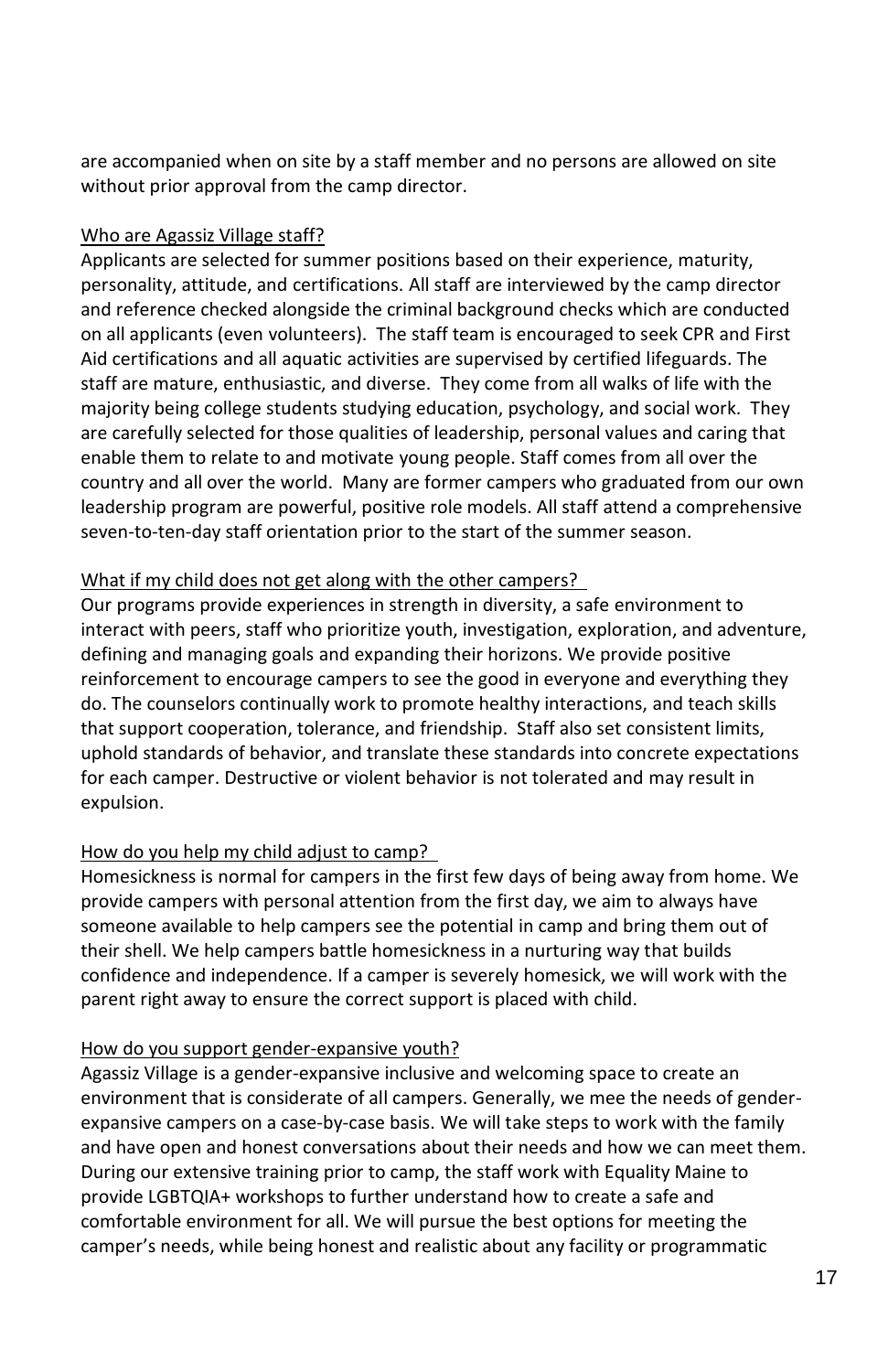limitations. We will also want to discuss the camper's expectations/boundaries and thoughts on confidentiality.

#### What about medication?

We have a full-time nurse living on site all summer, April Brunner RN is a member of the association of camp nursing. April has been with us since 2019 and has a wealth of knowledge when implementing personal care to all campers. The health center team takes meticulous care of every medical situation, especially when dispensing medicine. A health history form and physical exam form is required to be completed for every child that comes to camp. If your child takes regular medication, exact guidelines and requirements are detailed on the online health history & physical exam form. Please make sure when you arrive on registration day that all medications are in original packaging. Please do not separate in plastic bags or pill holders.

#### What are the meals like?

Mealtime is an important part of our program. A hungry child cannot learn and grow, which is why we work with the Maine department of education child nutrition who provide federal funding to support programs for the health and well-being of children. Campers receive 3 nutritious meals that encourage the children to taste a little of each item we serve. However, there is enough of a variety that every child can find something they enjoy. Please note parents are discouraged from packing or mailing food or candy as it will be removed and stored until the child returns home. Please be assured that we are taking excellent care of your child.

#### What about food allergies & dietary restrictions?

Agassiz provides vegetarian, gluten-free, dairy-free, and vegan options to its campers and staff. We are unable to accommodate special requests or additional food supplements from home.

For the safety of all our campers, Agassiz maintains a nut-free environment.

#### What about laundry?

All campers should bring enough clothing for at least 7/8 days. Camp laundry is done by our designated housekeeping and laundry staff member midway through the session. We recommend that all clothing articles are labeled clearly with your camper's name. Please do not bring any clothing that requires special care or is delicate/expensive. During the camper registration online, you will be asked if you want to opt in for you camper to have their clothes washed. Parents can also opt for their camper not to have their laundry done whilst at camp, if this is the case, please be sure to pack accordingly.

#### How can I stay in touch with my camper?

Writing letters to your camper is important, we have seen first-hand how receiving letters from home can help a camper with feelings of homesickness. We encourage our campers to write home to reflect on camp experiences. Although we like the old school hand-written letters, you can also send one-way emails to your camper. Keep an eye out on our website and social media platforms for photos and videos of the kids at camp.

Can campers call home? Can parents call campers?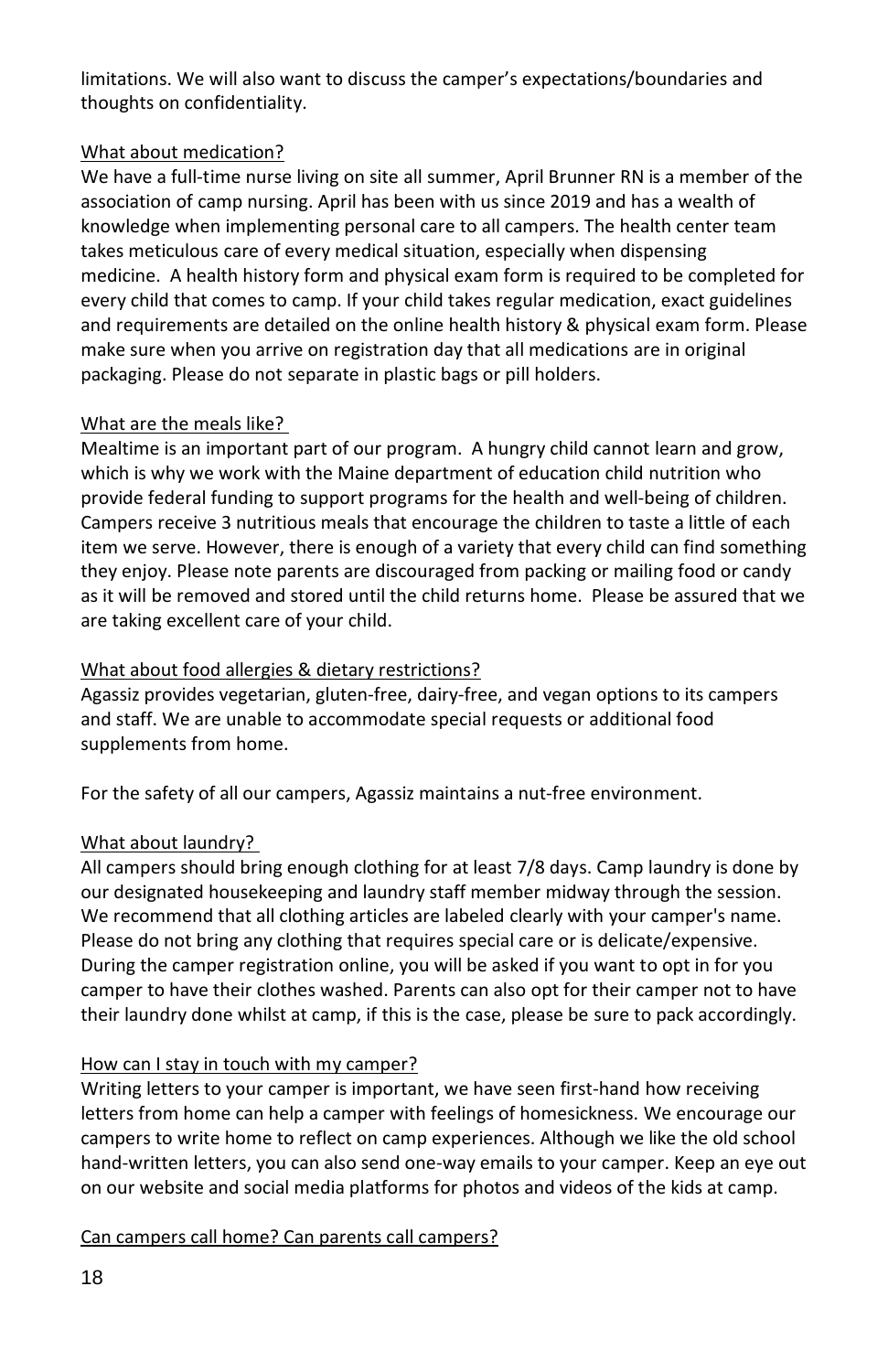We enjoy the unplugged nature of camp; we encourage our campers to leave technology behind and enjoy all that the camp has to offer. We also recognize that calling home can almost always increase feelings of homesickness. You are always welcome to call the camp office during the session to hear updates on your child from our leadership team. In rare cases we have allowed campers to speak with parents for a short period of time, this determination is made in the best interest of the child.

#### Can parents visit camp?

As visitors to camp almost always create feelings of homesickness—and have negative and disruptive impact on other campers around them. Agassiz does not permit visitors except in emergencies.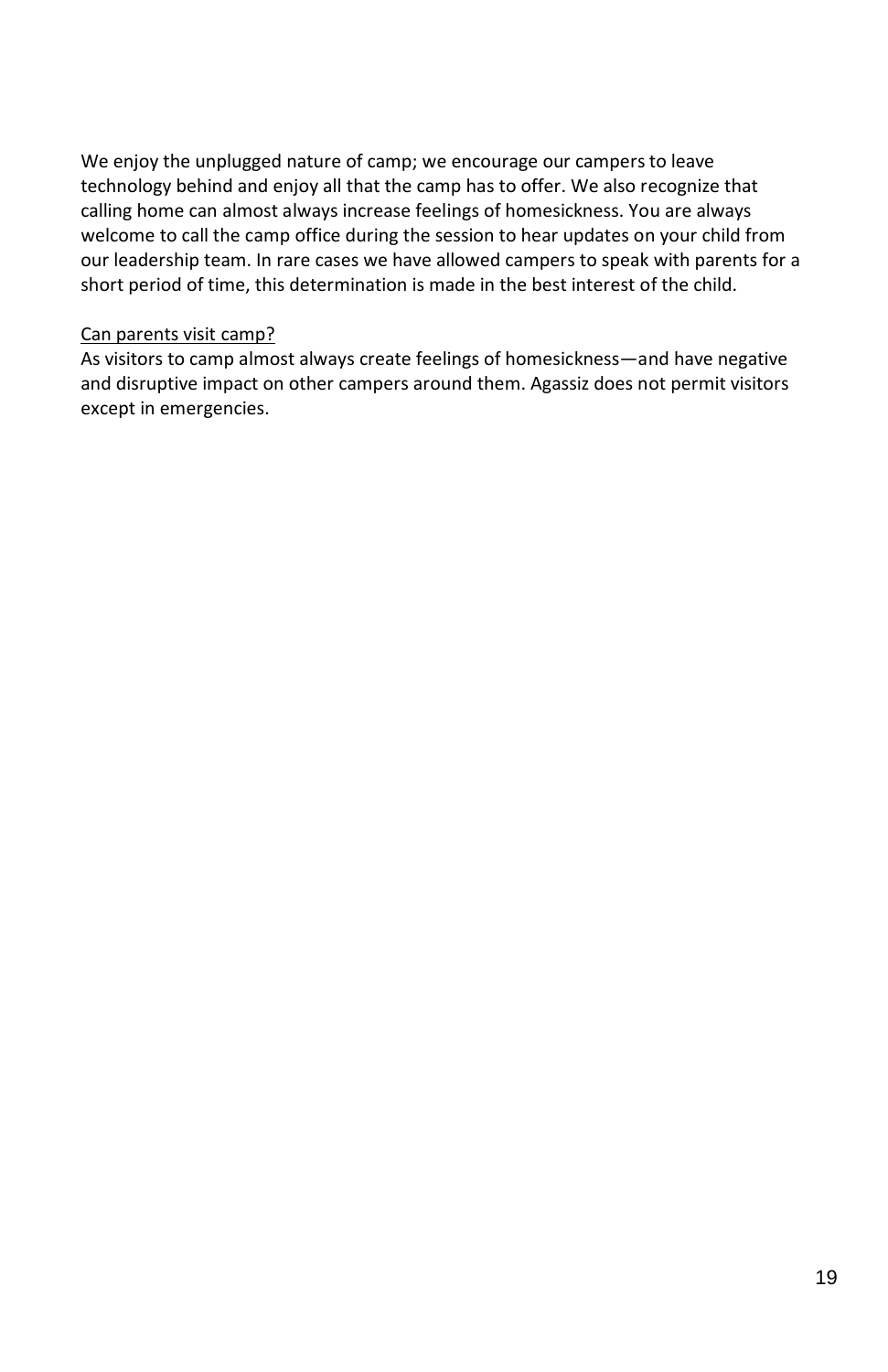## **CONTACTING YOUR CHILD AT CAMP**

### **Mail**

Campers are encouraged to write home often. Children are assisted by their counselors, when necessary. Mail goes out after lunch, and incoming mail is distributed in the afternoon. Parents are encouraged to write to their children.

Please note we ask parents not to send any food packages as campers are not allowed to keep any food in their cabins.

#### **Address all mail to:**

*Your Child's Name* Agassiz Village 71 Agassiz Village Ln. Poland, ME 04274

### **E-mail**

You may send emails to your child at camp using this email address[: agassizcamper@agassizvillage.org](mailto:agassizcamper@agassizvillage.org) 



Please be sure to include your **child's FULL NAME in the subject line**. Emails will be delivered with the regular daily mail. Your child will not be able to email you due to our limited number of computers.

### **Telephone Calls**

- Parents can call and speak with the camp staff to receive an update on the progress of the child.
- Camp Phone number is: 207-998-4340
- The camp maintains a policy of notifying parents of illnesses or injuries. Should a health problem arise, parents will be notified immediately.



Please Note: Campers do not have access to the phone to make calls to parents while at Camp. Campers are also not allowed to bring cellphones to camp as they disrupt our program and often get damaged or lost.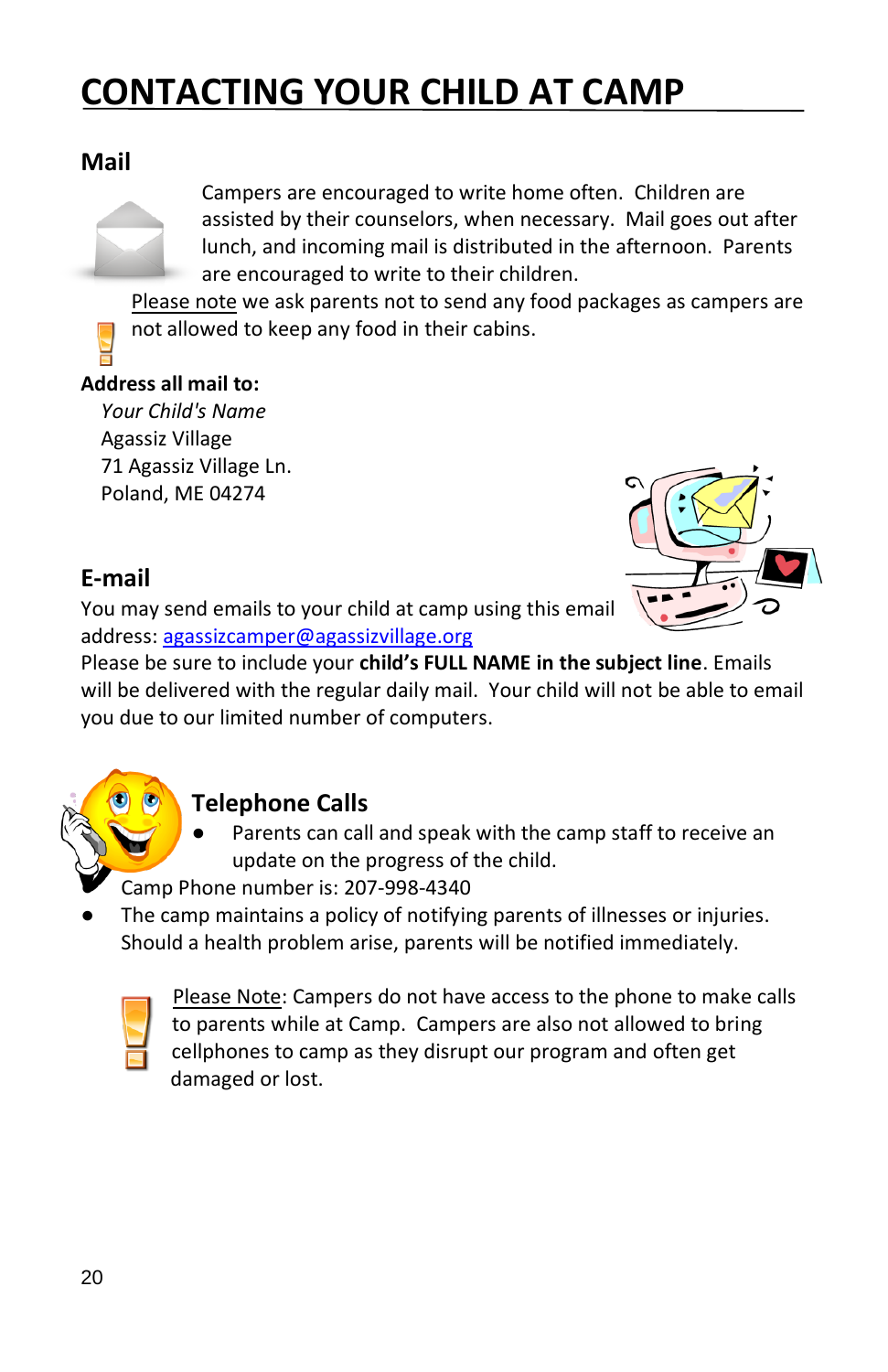## **HEALTH INFORMATION**

Your child will enjoy the activities at camp most when they are taking care of their own health, which includes drinking plenty of water, eating well, and getting a good night's rest. A current physical and a copy of up-to-date immunizations are needed to ensure that the child's physician has approved participation in all activities. Be



sure to highlight any FOOD ALLERGIES or other potential health problem. If you have any concerns about your child's health prior to or during camp, please contact the Camp Director as soon as possible.

We do ask parents to sign permission allowing to administer OTC medication if needed at camp (Tylenol, Benadryl, etc.), as well as Permission to Treat in case of an emergency (please make sure you sign those sections on Health History and Physical Exam forms included in this packet). Our staff will always contact a parent about any health situations; if a parent is unavailable, then we will contact the adults listed as emergency contacts on the child's registration form. Please keep those contacts current and be sure that you and/or those emergency contacts are available during your child's stay. We ask for multiple contacts and numbers, to ensure that we can reach a parent or other family member/trusted adult to update, consult with, or discuss any emergency situations. Please provide us with as many of those contacts as possible.

For inhalers and EpiPen's: These items must have your child's name and instructions. All meds are kept in the Health Center and distributed by health center staff or Camp Directors. The only exception is an asthma inhaler or EpiPen - if the child normally carries it and the Health and Physical forms are signed, the inhaler and/or EpiPen will be always carried with the counselor who is with the group. You can also choose for the Health Staff to hold and monitor use of inhaler as well.

Our Health Center staff distribute medication according to its directions. Please review the following guidelines:

#### **Please do not change the camper's school year routine!**

● Health Care Staff: Our Health Center is staffed with a RN and an EMT. Health forms are included with this packet after camp registration is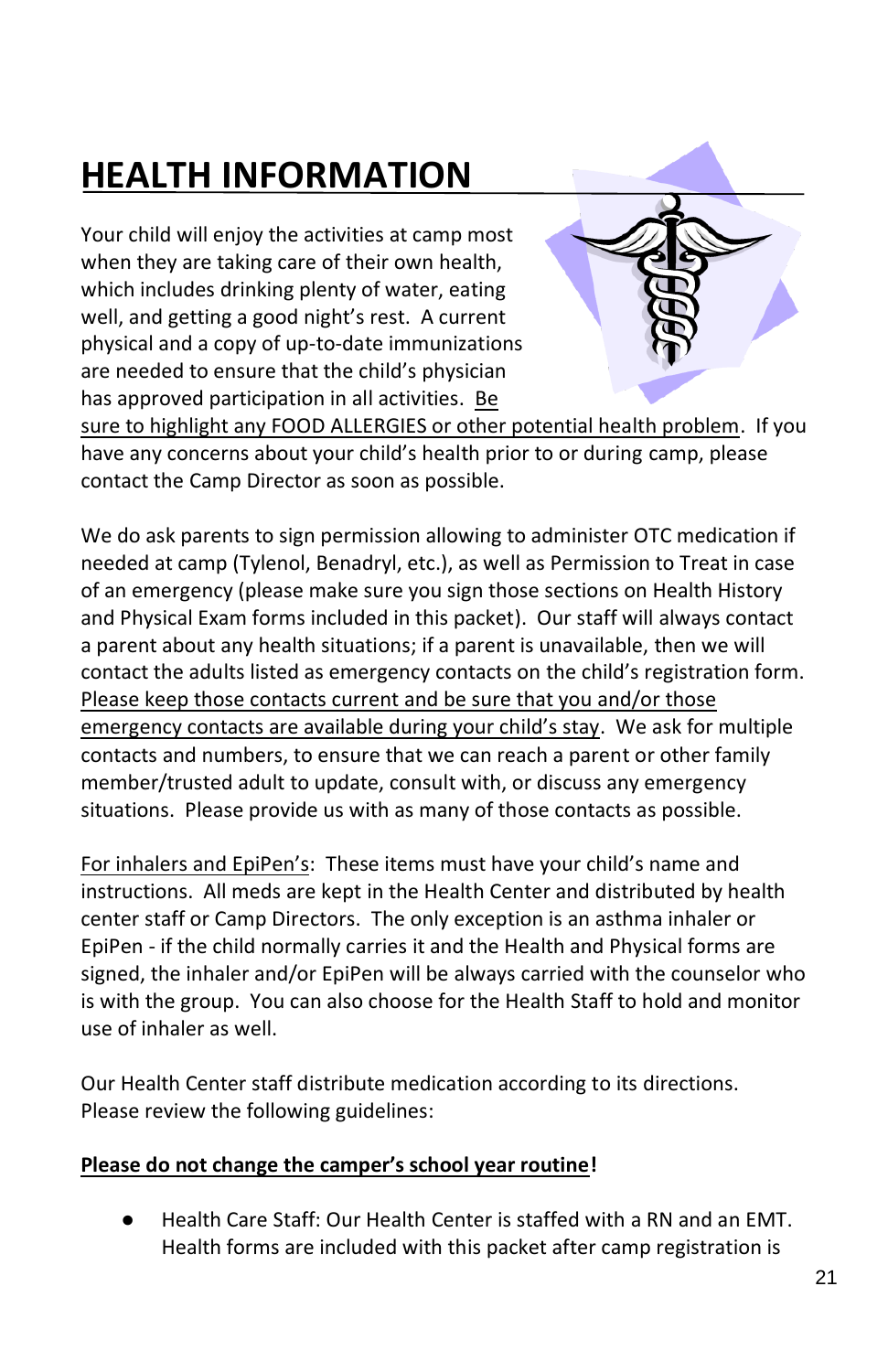accepted. A complete medical history and physical examination (completed within the 12 months) are required and will help us ensure proper care and safety of your child.

- Health forms must be signed by the parent and the physician and returned to camp. The parent/guardian must sign the "Standing Orders Permission" for over-the-counter medicines which is included in the Health History form. Polio immunization and a tetanus-toxoid shot must be up to date. A meningitis vaccine is suggested. Special medication must be reported on the form.
- No medication can be sent to camp without a written authorization/prescription from a physician. This includes vitamins, cough syrup, etc. At camp, the nurse will see that medication is administered. Parents must deliver the medication to the medical staff during the pick-up/sign-in on a registration day.
- Medication must be sent in the original pharmacy bottle with your child's correct name and instructions on the label. In addition, the bottle and instructions must be placed in a re-sealable plastic bag, with your child's name. Please hand this bag to the Camp Director or Health station at registration. Do not pack medication in luggage or store in camper's bag! If the instructions on the original pharmacy bottle are incorrect, you must have your child's doctor send the correct, written instructions, with his, or her, signature, to camp via mail. We will not follow notes on medication that is not in its original container. Please call the office if you have any questions on this policy.
- If your child is taking medicine at home that medicine must be brought with them to camp or your child will not be able to attend. Please pack enough medication for the entirety of the session(s) or day schedule. At the end of the session, please pick up your child's meds from the appropriate camp staff. Please keep in mind that we will not be able to provide the first supplement until lunchtime on the child's first day of camp.
- An illness at camp is treated with utmost care. The Health Center is always available, and each illness is checked thoroughly. Any emergencies or serious illnesses are taken to the Emergency Room.

Parents will be notified by our nurse if a camper must spend the night in the Health Center or must visit the doctor/emergency room.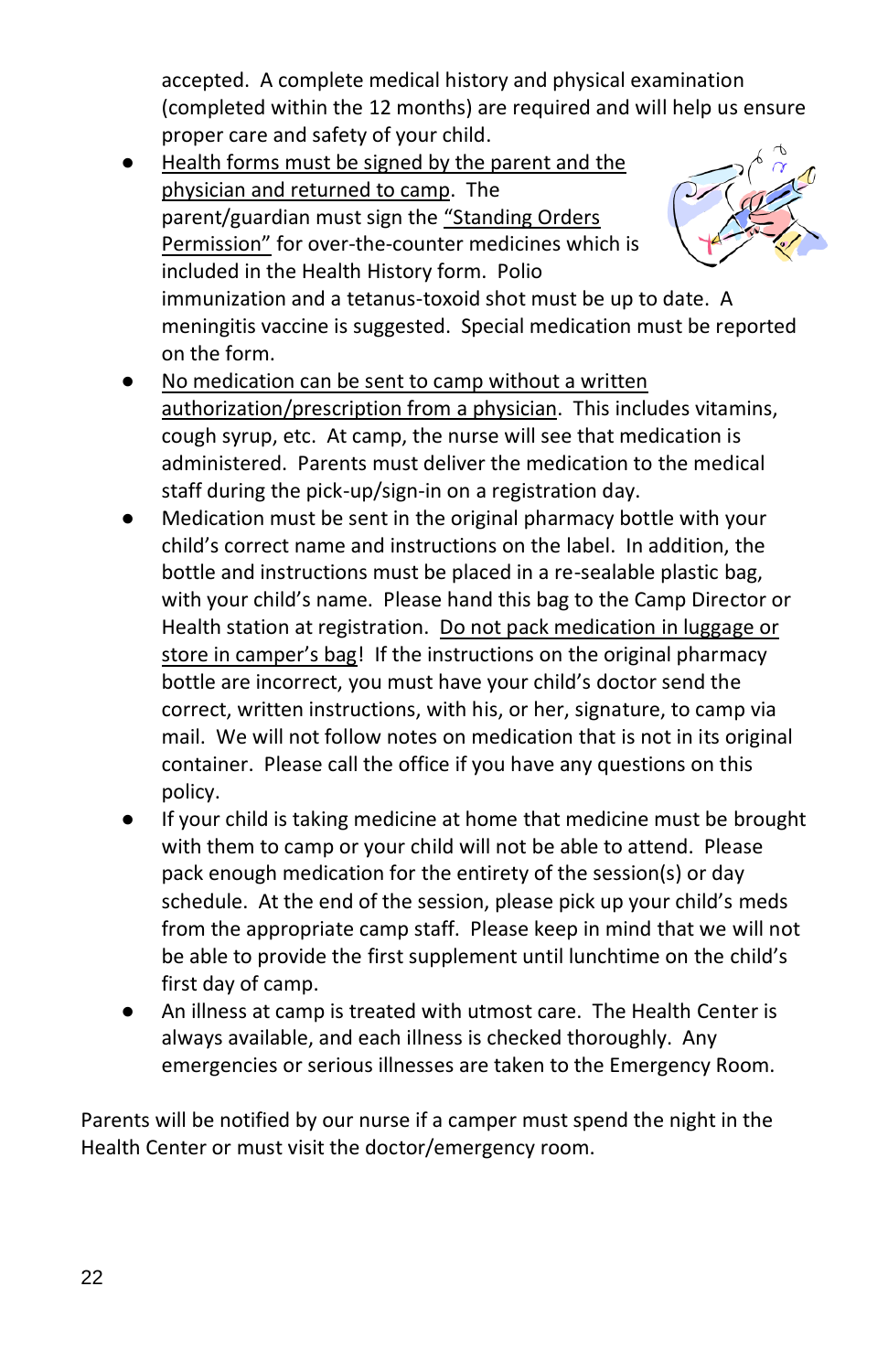## **PACKING INSTRUCTIONS**

Please keep in mind that there is limited space in the cabins and on the bus, so pack only what you need. Remember the weather: the days are hot, nights are cool,

and there is always the possibility of rain. Staff will do your child's laundry once during your 12-day program, so pack only what you need for that time and enough for at least 7 days. We cannot stress this enough: Please check all items that your child or teen has packed so they do not pack items on 'DO NOT PACK' list which could detract

from his or her experience at camp.



### **Important Reminders:**

- Try not to send new clothes. The children play and work hard, and clothes wear quickly.
- All clothing and personal items should be clearly marked with your child's name.
- Children often misplace clothing and clothing that is not marked may be lost. Camp is not responsible for lost clothing.
- Clothing should be packed in a duffel bag or suitcase.
- Please call with any questions about what to bring.
- If your child wears GLASSES, please make sure your child brings them. All glasses and glass cases must be clearly identified and marked.
- THE ITEMS IN THE PACKING CHECK-LIST ARE SUGGESTED.
- IF YOU DO NOT HAVE AND CANNOT AFFORD THESE ITEMS, WE WILL DO OUR BEST TO ACCOMMODATE FOR YOUR CHILD AT CAMP.

NOTE: Camp is not responsible for lost or damaged personal items.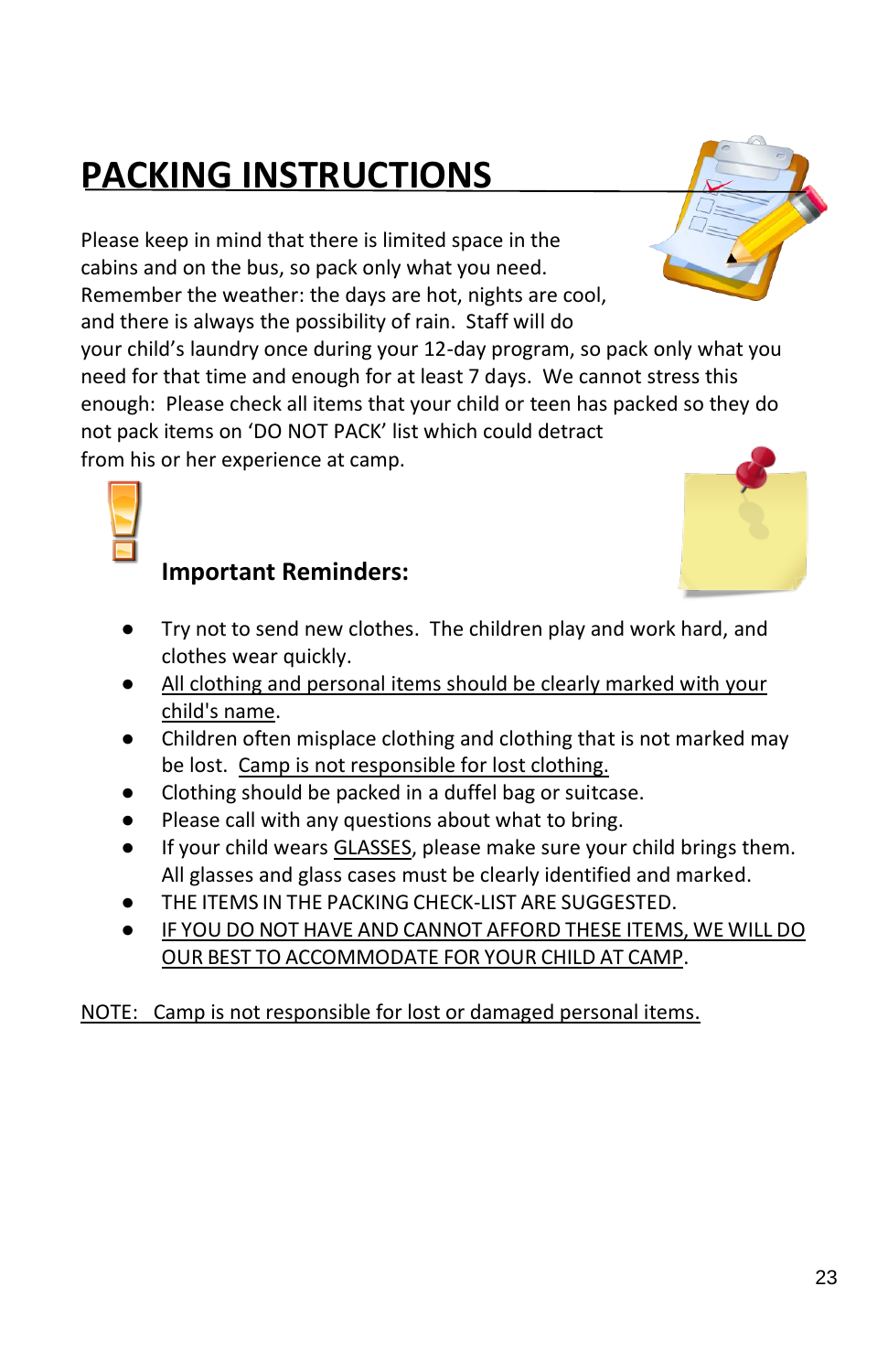### **Packing Checklist for Overnight Camp**

- \_\_\_\_\_Duffle bag that child can carry himself/herself, with at least ONE WEEK WORTH OF CLOTHES!! \_\_\_\_\_Backpack (or string bag), to carry on bus and around camp, for water bottle, towel, sunblock, campout, etc. **\_\_\_\_\_** Sleeping bag (recommended) or sheets & blankets. \_\_\_\_\_ Pillow Water bottle (labeled with camper's name) \_\_\_\_\_ Jacket/raincoat/poncho for rainy days **\_\_\_\_\_** Hat(s) for sun protection \_\_\_\_\_\_ 2 pairs of long pants/sweatpants 1 sweatshirt/warm sweater (it gets cold at night in Maine) \_\_\_\_\_\_\_ 2 long sleeve shirts \_\_\_\_\_ 7 t-shirts \_\_\_\_\_\_ 4 pairs of shorts 1 or 2 bathing suits (one-piece for girls, swim-trunks for boys) **\_\_\_\_\_** 2 sets of pajamas
- \_\_\_\_\_ 7 pairs of underwear, other undergarments
- \_\_\_\_\_ 7 pairs of socks
- \_\_\_\_\_ 2 towels (one for waterfront, one for shower)
- **\_\_\_\_\_** Laundry bag or marked bag to carry laundry.
	- PLEASE PUT YOUR CHILD'S NAME ON HIS/HER LAUNDRY BAG
- Sunblock (30 SPF or higher)
- \_\_\_\_\_ Bug repellent (less than 10 DEET, no aerosols)
- \_\_\_\_\_ Toiletries (toothbrush, toothpaste, soap, shampoo, deodorant, comb, brush, etc.)
- \_\_\_\_\_ 2 pairs of sneakers and a pair that can get wet for after swimming (pool shoes or crocs with a back work great too) Sandals are not allowed unless they have a back strap & cover all toes. Flip-flops allowed only in shower houses or on the beach.

### Optional Items

- \_\_\_\_\_ Stamped envelopes/postcards/pens/pencils
- **\_\_\_\_\_** Flashlight with batteries
- \_\_\_\_\_ Disposable camera with camper's name
- \_\_\_\_\_ Books/summer reading/magazines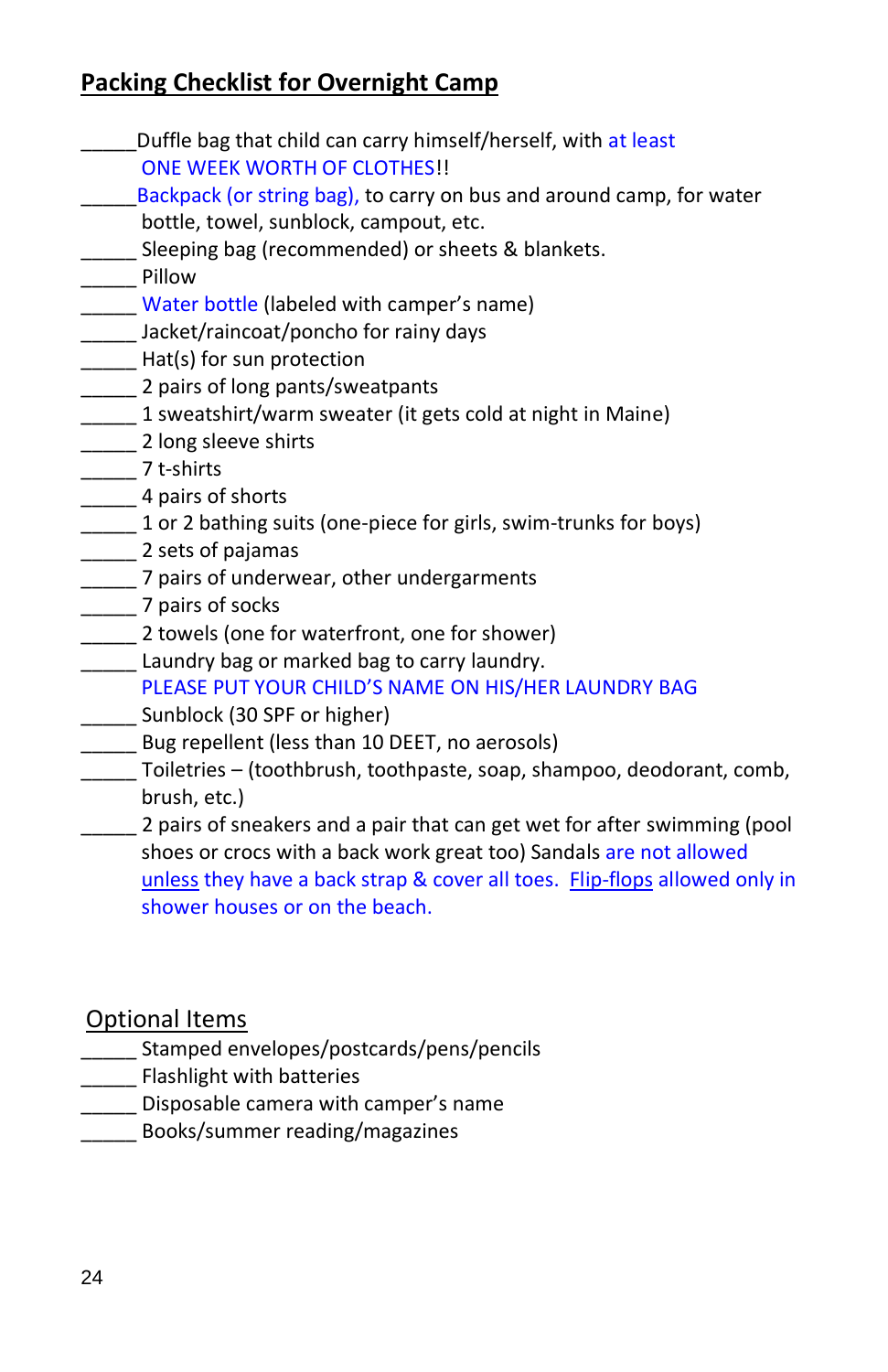## **DO NOT PACK:**

These items will not be allowed at camp and will be confiscated by responsible for the care of these items. staff and kept until the end of camp. Agassiz Village is not

- Village staff will work diligently to continuously update our plan for opening **Example 5th. Money (you will not need it at camp) Fig. 3. Money (you will not need it at camp)**
- and by the State of Maine, the State of Maine, State of Mayers, etc.
- local authorities, The Center for Disease Control (CDC), as well as Summer **Jewelry**
- **Eamp recommendations in American Camerican Camping Association Camping Association Camping Association (ACA).** 
	- Cell Phones/Tablets
- we are implemented many new safety procedures the covid-19. In this year due to COVID-19. In this year of the covid-
- Feel the best way to keep our candy or any food items and statements are controlled a create a create a create a create a create a create a create a create a create a create a create a create a create a create a create a c

More information can be found on ou[r website.](https://www.agassizvillage.org/copy-of-parent-camper-faq-s)

- Fireworks, Knives (any types), guns or any other types of weapons or equipment that can be considered dangerous.
- 19 as 19 as 19 as best as to COVID-19 as a control outside in the can control outside in the covid to Tobacco products, alcohol, e-cigarettes, drugs (any drugs  $\blacksquare$ brought to camp have to be submitted to nurse at registration).

**Please note:** if a camper brings any of these items, they might be subject to immediate dismissal.

Facilities Manager, Camp Director & Registered Nurse. There will also be an